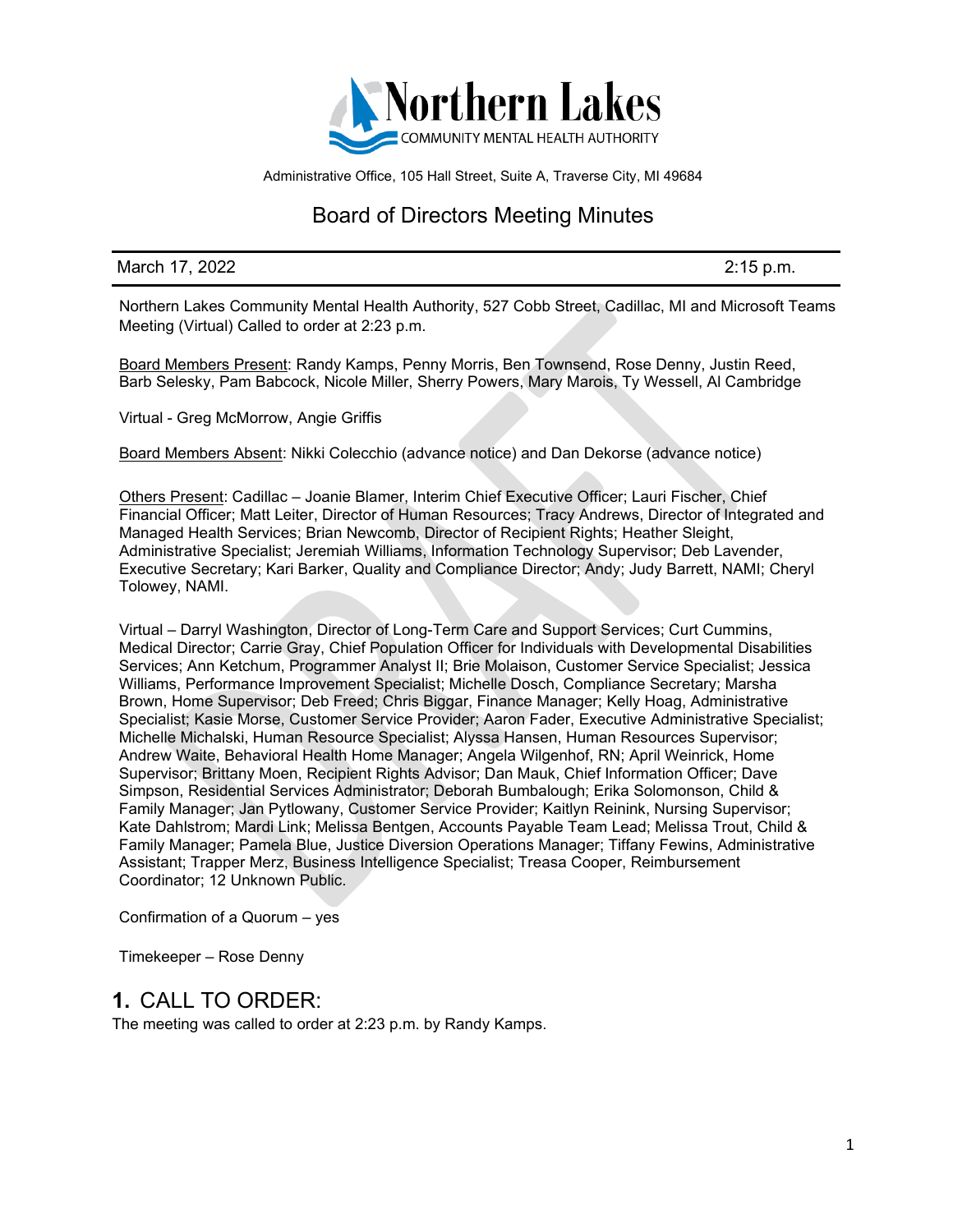## **2.** AGENDA:

| Approve the Agenda of March 17, 2022 as presented |
|---------------------------------------------------|
| <b>ADOPTED [UNANIMOUS]</b>                        |
| <b>Rose Denny</b>                                 |
| <b>Ben Townsend</b>                               |
|                                                   |

Pam referenced in light of Haider's letter to us I wondered about the items under Governance Policies in item E and F that those be removed from the agenda. Randy asked why? Pam assumed that the agenda was created before we received the determination from Haider about the confusion about the way the motions were handled. As she read this letter I read that all of our motions were in the correct order and everything would stand as is. Given that the letter came after the agenda I thought perhaps this would be hashed out because it was the proper motions and to find out that we did. Randy identified from the chair's perspective there is no correlation between what Haider was looking at and the agenda as presented today. Since now we have a motion and a second and for civility I thought we would get ready to vote. Barb sked for clarification there is an official letter from our legal that is what I read that we have an official response from the official request that both motions were in order. Randy noted absolutely, no question. Any other questions? Justin asked if there is anyway on the governance policies that we can go ahead and have a discussion on E on the agenda. Randy is struggling because this has nothing to do with the agenda. We will get to that agenda item and we will go through it and dispense with it in accordance to Roberts Rules of Order. I can guarantee that. He asked for other questions. All those in favor? Anyone opposed? Motion carries.

# **3.** CONFLICT OF INTEREST DECLARATION:

None.

## **4.** CONSENT AGENDA

*Consideration of the Consent Agenda*

Randy identified that we can take all as a group or if you so wish we can remove items and vote on those separately. What is your pleasure?

Pam asked to remove the minutes from the last meeting. Barb seconded the motion. Al identified that does not require a motion. Any Board member has the right to remove anything from the Consent Agenda for discussion. Randy asked if there is anything else you would like to remove from the group? Nicole asked for clarification about the date the minutes you are referring? Randy noted I believe, what is the exact date does the speaker wishes to remove from voting on from the entire package? Pam responded February 17. Since the chair gets to participate the chair would like the financial statements removed from the package.

| <b>MOTION:</b>   | Approve the February 17, 2022 Minutes |
|------------------|---------------------------------------|
| <b>RESULT:</b>   | <b>ADOPTED [UNANIMOUS]</b>            |
| <b>MOVER:</b>    | <b>Ty Wessell</b>                     |
| <b>SECONDER:</b> | <b>Rose Denny</b>                     |

Pam noted that I know that we went to the transcript version of this for accuracy. She referenced page 23 going back her voice does not transcript well and she wanted clarity and point out how the transcript can make a difference. It says I would agree with Ben if Joanie would be willing. What it captured in the next sentence "this is no difference". She said she did not say no. The follow-up sentence supports that. When we went through the interviews with Karl the candidates with the full Board I had "for" instead of "four". It put in an extra word in there. She knows how our minutes are being scrutinized she wanted to make sure that people look at what it captures what they said. Randy noted the chair would suggest that you make a motion to amend the minutes of February 17 and if there is a second we will then debate that and move on.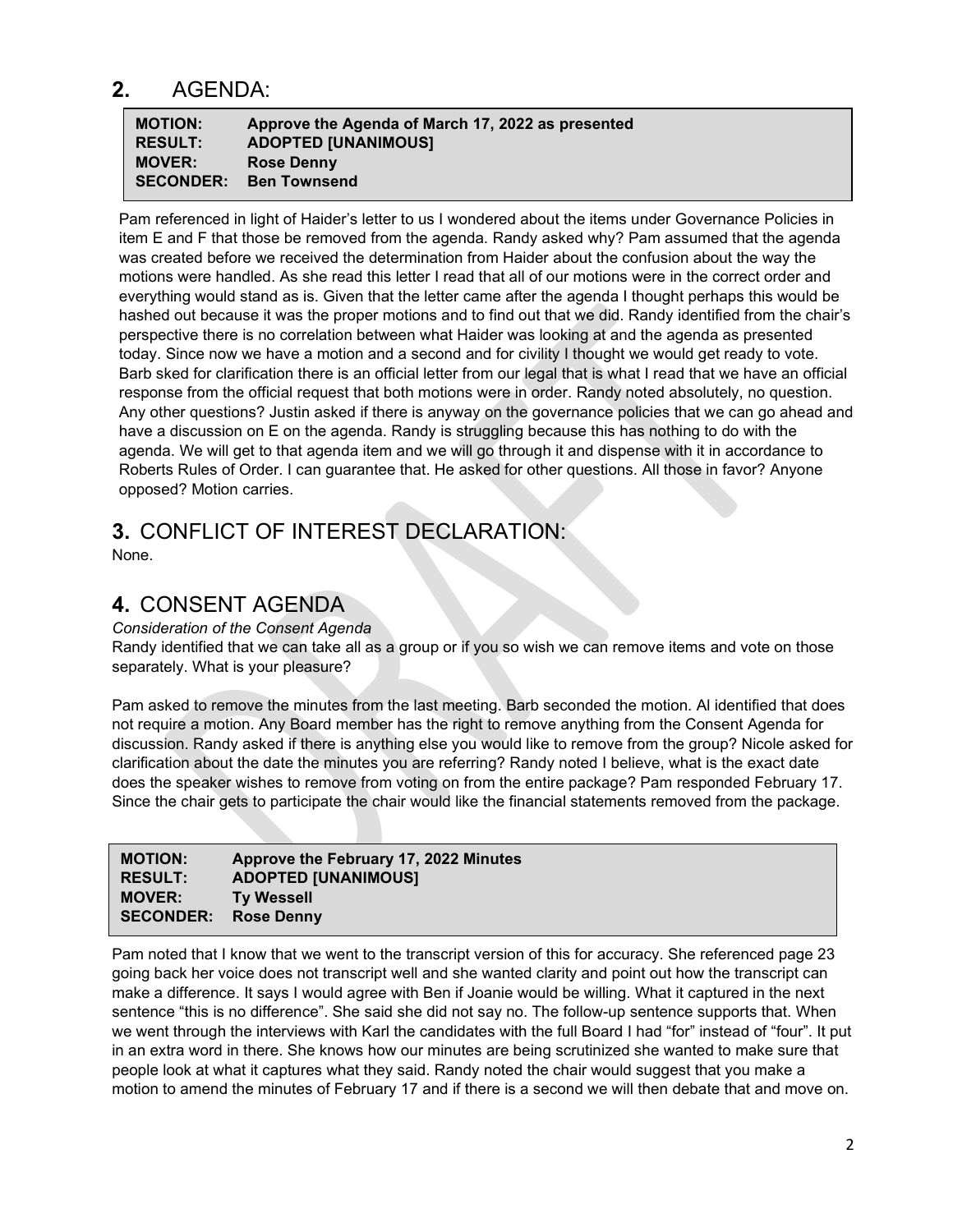#### **MOTION: Amend the Meeting of February 17, 2022 to correct the word spelled for in the Minutes to four. RESULT: ADOPTED [UNANIMOUS] MOVER: Pam Babcock SECONDER: Penny Morris**

Randy identified it was moved and supported. Randy asked for any discussion? Randy identified what we need to do at this juncture is to probably go back to the actual recording and have it transcribed word for word. That is the only thing, in the chair's mind, that will identify exactly what was said. Pam noted what she is sharing that it captures words incorrectly sometimes. Randy noted he understands. If we can do two things. One, if we can go back to the actual transcript and write that down word for word I don't know that this under I can't tell you but I do know is that if we go back to the transcript what we received last time between meetings we received the actual transcript language. Then if that is something you wish to clarify I think it is in good order for you to make at the next meeting to specify exactly how you would like those minutes to be amended but I would defer to the Parliamentarian on this. Minutes are minutes and what you meant to say I am going to defer to the Parliamentarian on this. Al identified the question is are you simply saying the use of the word "for" and meant "four" rather than for? Pam noted in the sentence prior it says that I said there was no difference. I did not say that but I meant to say that the second sentence was verify what I was saying in the first sentence if you say the search committee for Karl brought forth to us. In the second sentence it is the same grammatically on the word four. I probably wouldn't have brought it forward if the second sentence did not verify my meaning of the first sentence. But I have said several times that our search was different this time because with Karl we had four candidates and this time we had two. Al asked if all were corrected was a word that you said then I feel we can go ahead and use that now. If it is a matter of something else that was transcribed then I would say that Randy is right then we should go back and listen. If it is simply correcting something that you said then we should be able to do that. Pam noted that I know that my voice doesn't pick up on the microphone and they misunderstand me all the time. Randy noted that while the chair accepts that the chair will not allow the wording based upon what you intended because we would be at this for 300 years if we did that. I don't mean to be dismissive we have got to stick according to Hoyle and according to Roberts Rules of Order. Are you satisfied at this point with correcting the word for? Would you like to go back and have the actual transcript reviewed in that area and recorded word for word based upon what that says? Pam noted that she would be happy with the word for corrected because the intent is still there regarding the previous sentence. Randy identified then if you would please restate your motion to say exactly that. He is going to put words in your mouth. I move to amend the meetings of February 17 to correct the word spelled for in the minutes to four. He asked if that worked? Pam said that works. Randy noted I want to put words in your mouth. Randy noted as that is put forth in a motion whoever seconded are you willing with that clarification to reissue your second? Penny stated I am. Randy noted it has been moved and seconded. Is there any further discussion? All those in favor say aye. Is there anyone opposed? Motion carries. Thank you.

| <b>MOTION:</b>   | Approve the February 17, 2022 minutes as amended. |
|------------------|---------------------------------------------------|
| <b>RESULT:</b>   | <b>ADOPTED [UNANIMOUS]</b>                        |
| <b>MOVER:</b>    | Al Cambridge                                      |
| <b>SECONDER:</b> | <b>Ben Townsend</b>                               |
|                  |                                                   |

Financial Report – Randy noted that one of the things that this speaker noted was the third line on the right hand side Healthy Michigan Provided Advances versus Expenses or Revenues Earned and that we have this year to date overspent this is just a little blip in the radar then fine. I want this clarified for the record. He asked if you would allow Ms. Fischer to come forward. Lauri identified I guess I am not quite understanding your question but it has been my experience in the last few months that the amount of our spending on Healthy Michigan Plan services has been very close to capitation. Because it is within \$100,000 when we are five months into the year this could go either way by the end of the year. If you look at the NMRE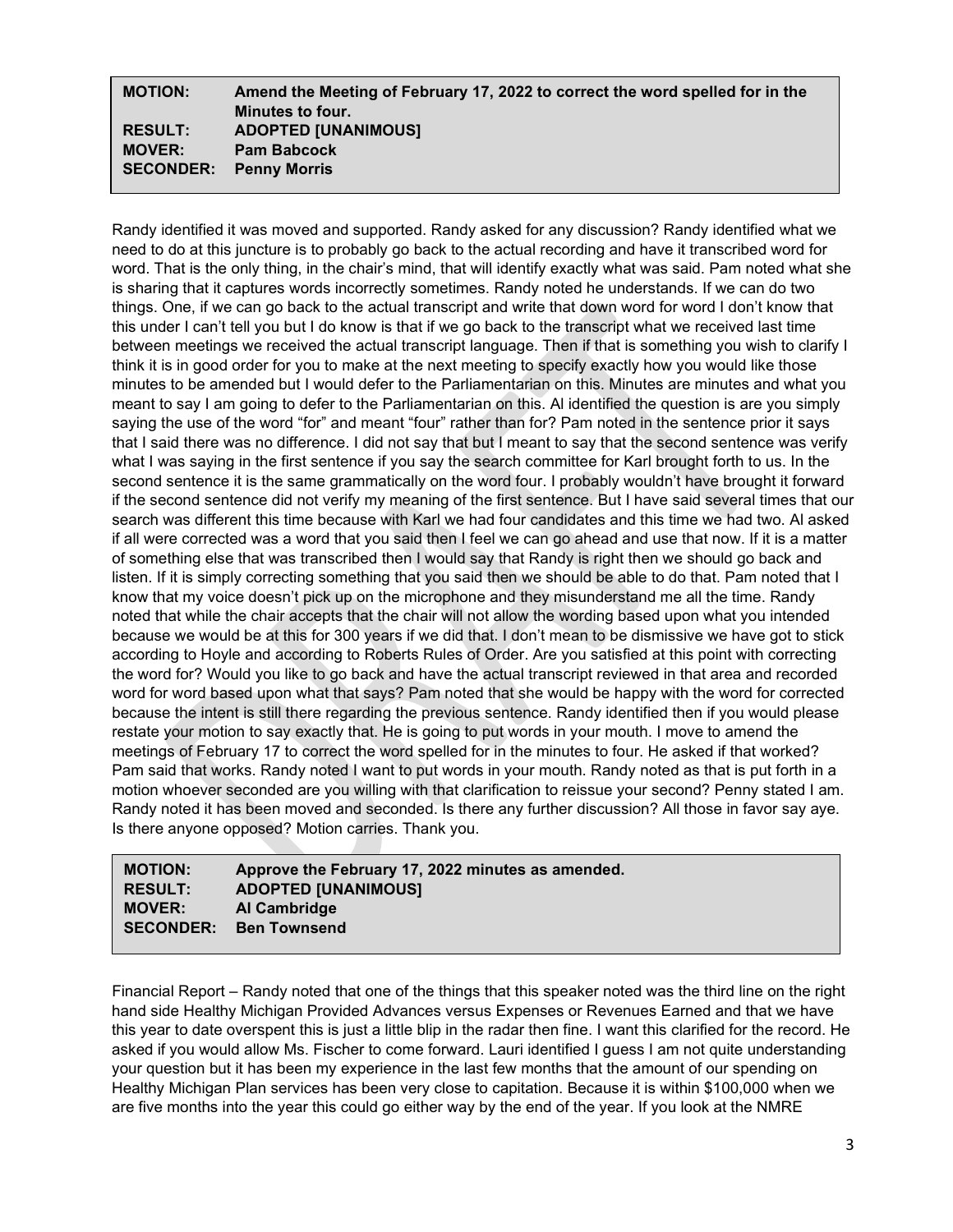finance reports that we are pretty consistent with the other CMH Boards that we are all under Medicaid but pretty consistent with the level of capitation on Healthy Michigan Plan dollars. Randy said thank you. It is important for us to be mindful that this is known by some I guess. There is a shift going on and I just wanted to draw the Board's attention to and that is why I asked the question for clarification. Al noted for the benefit of everyone on the Board he referred to page 58 on the right-hand corner where there is a summary it shows our funding sources where we stand in terms of our available versus what we spend. Lauri noted it has been her opinion recently that Healthy Michigan Plan enrollment was enrolling because as people were getting redeterminations on Medicaid the MDHHS has been using the easy method of Heathy Michigan Plan enrollment. As the redeterminations are frozen those movements are non-occurring. The experience that we are having with the Healthy Michigan Plan they are not necessarily folks that we have a relationship with and as they come into our system they are getting a significant level of supports short term and may not continue with us. That is our experience with Healthy Michigan Plan. There are not nearly the dollars but the usage of that is significantly different than Medicaid. Nicole noted that is also an item on page 56 as well as 57 and the middle of the page on the top Medicaid spending as compared to regional funding advances and that was explained in the narrative. Randy identified the other thing on page 58 I want to draw your attention to the very bottom and it says directly provided services 39.2% that was previous month and then current month 38.9%. I draw that to your attention. These are things that we need to be watching and mindful of, etc. Same things holds true for contractually provided services. Those are growing as the others are shrinking. We have issues. I draw it to your attention. Moving on to the next page 57 outlined, thank you, the General Funds in 2021. Go down to line 65 and it says crisis. We have had a lot of discussion on jail services. For the good of the order, I wanted to notate that this includes 1,112 crisis contacts in jails, we don't know in which jail but in jail, totaling \$306,700. The clarification that I would like is one \$342,788 and then we have \$6,784 service dollars to meet Medicaid deductibles. If you could just quickly explain what that means in process terms that would be helpful. Lauri noted on your first comment when we talk about the amount of the percent of the services provided to contractually versus directly employed. That is moving because of the direct care wage increase. The majority of the direct care wage premiums are going to providers so that is growing that percentage. That is the direct connection there. Because we are not decreasing the direct care services. In regards to the crisis I want to make sure you understand that this is only one unit that I am reporting on in the jails. Many other services are provided in the jail. Case management, psychiatric services, ACT, assessments. Many other services. The majority of crisis in General Funds occurs in the jail. Keep that in mind that is not the only service that we do. Now the reason there are deductibles in crisis is that if a person has Medicaid and is entering our services it is important to remember when in my narrative there are two situations where an individual had to meet a deductible. Number one, when they enter our services they did not have Medicaid and therefore they were frozen. The second, would be if a person if they have not met the deductible to begin with then their Medicaid was not frozen or they are new to qualifying for Medicaid. Those are the two areas where the deductibles are still coming through to us. In regards to crisis, if a person is new it is retroactively qualified for Medicaid and has a Medicaid deductible and will not go into effect until they meet their first Medicaid that was frozen because of the public health emergency. Randy noted that the reason he asks these questions because our public needs to have a better understanding as to how we utilize General Funds. The reason I emphasize the words General Funds is because it is my understanding that we have more leeway with General Funds as far as allocation than we do with Medicaid or Healthy Michigan funds Correct? Now I will continue on. Since you have this groovy new accounting package is it possible to have this broken down by county? I don't expect you answer it right this minute but I think that would be to the seekers it would be helpful information as we move down this path. Because we have said rightfully that our allocations are based on per capita. So, counties come up with money they expect understand and we expect some quid pro quo. Then the same thing can maybe be applied to General Funds. This is where you start separating art from science because the science would say strict per capita allocation but we have a difficulty of turning into an art with by which I mean we look at highest need as we determine the methodology we determine need. If we cannot get too over complicated with this let's say if we can see if we can break down by county and that is the first step and I thank you for that. I also thank you for clarifying for all concerned on the prior page that the services percentages were driven by the extra wage that was paid more so than anything else. To the naked eye you can waltz off into all kinds of theories. Thank you very much. Lauri, are you asking then the General Fund page from last year be broken down by counties in the form that it is in? The reason that I ask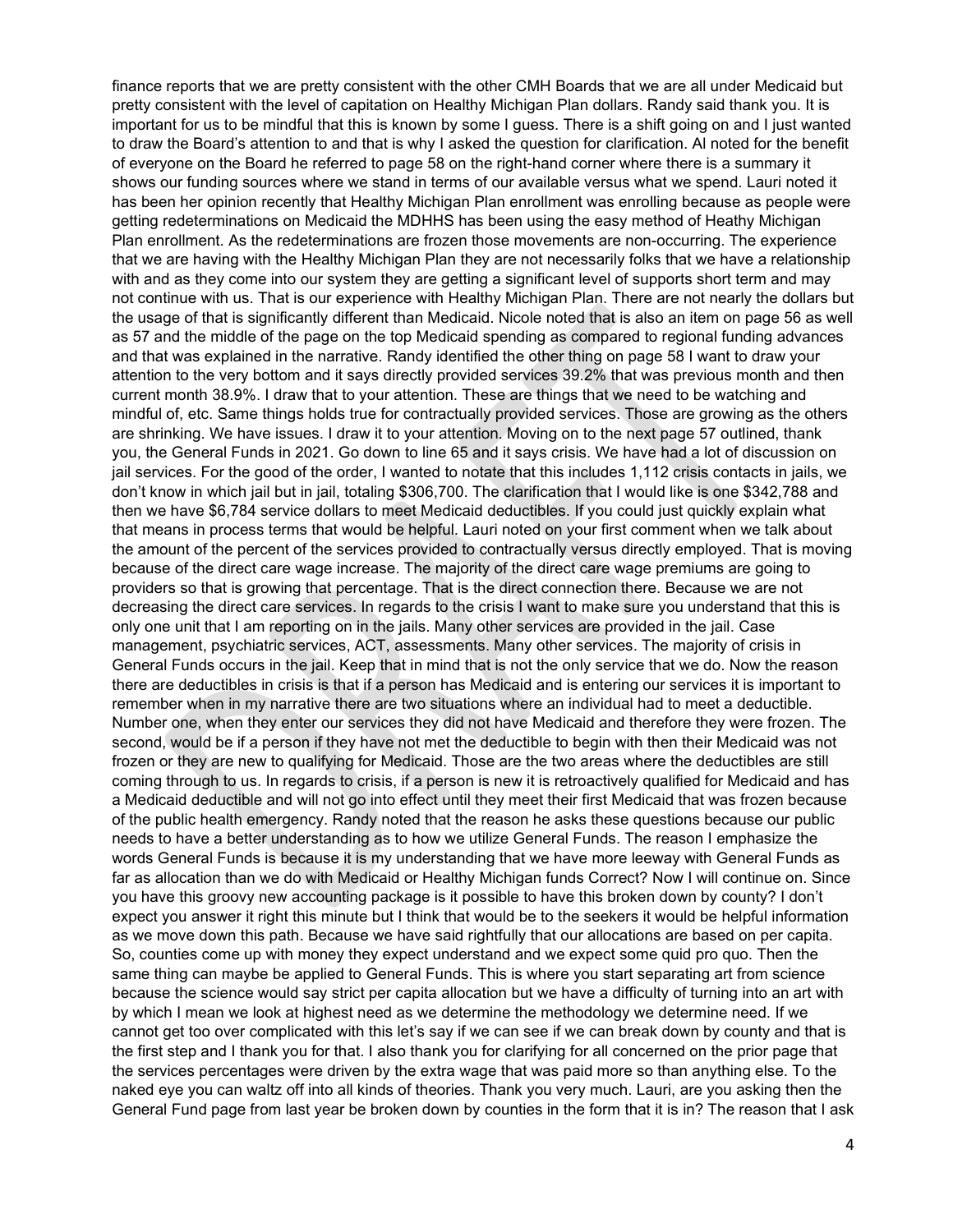that Randy is because when we provide our annual presentation to the counties, and we separate a lot of things into services but we haven't done is to specify the General Fund portion of the types of service. The page is very full of numbers. If I take the same counties and specify it differently it will get fuller. The difference now is that with the EQI or the quality initiative that the Department has taken on our reporting formats have changed significantly. So, I have the ability to report differently, and this would probably be the year to do that. I do not want to be too complicated but specifically a lot of attention is made to local, a lot of attention could be made to General Funds. We have also been reporting service by area. I can devise a method that is the best information for those counties. Randy noted he appreciated that. The reason he asked the question was because General Funds have more discretion than others and for my perspective he would like to see that what he you would talking about.

Randy noted Mary had a question. Mary asked is this, I am confused, is this State General Fund or Local General Fund? Lauri noted State General Fund. Mary wanted to know if we can break down Local General Fund or the Local match? Lauri noted it is important to understand the required 10% local subsidy services is \$153,000. General funds are used to provide services to people who don't have Medicaid or Healthy Michigan Plan or services provided in a method or a location that is not covered by Medicaid or ATP. There are types of services that is provided to people without Medicaid are 100% covered by General Fund and that is residential and community inpatient. Those services can be covered 100% by General Funds without the local percentage requirement. So, the \$153,000 is the portion of General Fund services that I have to match to local money with. Those local monies that is one portion that I have to use it for. The other portion of local services is not reported in here is the state inpatient. So, what you're asking, sorta, but it is not going to fit in a nice little graph like this because I am going to have to pull anything I have to pay such as a local match contribution with local funds that are not a service. The \$458,00 that we currently pay to the NMRE to pay the state to draw down additional Medicaid. Those other categories are not in NOLA for service provision. Mary asked when we pay the \$400,000 some thousand dollars do we get that money back? Lauri noted according to the state we get it back in Medicaid. Al noted we give them unrestricted dollars. Randy recognized Barb. Barb noted my only comment is this in the realm of administration and I can see if we have a definite question we can ask and expect an answer but I don't know whether some of this is need to know stuff as far as I am concerned and we don't need to know. It is getting real cumbersome that we have to know all about. I can hardly wait to get a sheet of paper and leave it in in my car. We are just looking for trouble. That doesn't preclude inquiring for appointed information. Randy said may I respond it is the Board's fiduciary duty to oversee everything related to NLCMH and this certainly falls in our scope and purview.

Randy recognized Nicole. Nicole noted I believe it is one of our main jobs in the Mental Health Code and discuss in an open meeting.

Randy recognized Justin. Justin noted we could also ask our county partners to see what they want as far as questions about our finances.

Randy recognized Joanie. Joanie noted she appreciated what you are saying Barb and it can be cumbersome and confusing. I actually appreciate that we are talking about this and talking about at our last meeting we discussed when the emergency orders expire, telehealth codes expire. We shared that we have some concerns about that. When we have concerns about that we have to let you know and that you have a good understanding of that so you can respond to the public when asked. She would be happy, if the Board wishes, to provide a workshop so that we can answer any questions about finances.

| <b>MOTION:</b>   | <b>Accept the Financial Reports as written</b> |
|------------------|------------------------------------------------|
| <b>RESULT:</b>   | <b>ADOPTED [UNANIMOUS]</b>                     |
| <b>MOVER:</b>    | <b>Randy Kamps</b>                             |
| <b>SECONDER:</b> | Al Cambridge                                   |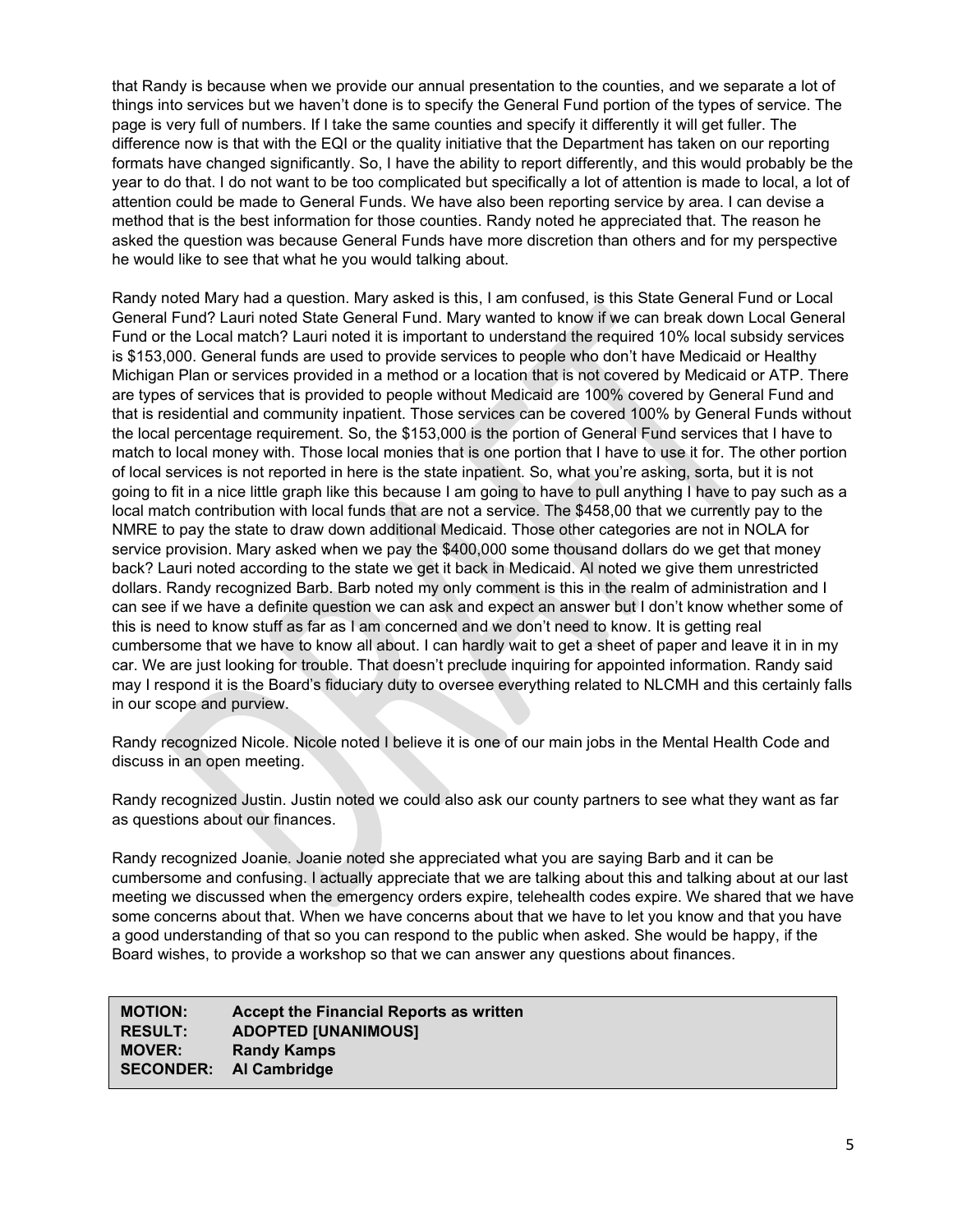Al asked if we approved the rest of the consent agenda? I think when we voted we didn't really approve the Consent Agenda less the financial statements and the February 17 Minutes. Randy noted he would go to the secretary to verify that. He appreciated the need for clarification. Al asked if there was a motion to approve the consent agenda? Deb noted not specifically, no. Randy noted thank you for that clarification.

| <b>MOTION:</b>   | Approve the Consent Agenda less the Minutes of February 17 and the financial |
|------------------|------------------------------------------------------------------------------|
|                  | report.                                                                      |
| <b>RESULT:</b>   | <b>ADOPTED [UNANIMOUS]</b>                                                   |
| <b>MOVER:</b>    | Al Cambridge                                                                 |
| <b>SECONDER:</b> | Nicole Miller                                                                |
|                  |                                                                              |

Randy thanked Al for keeping us between the pipes.

*A. Citizen Comment* – Randy noted we have the first opportunity for public comment. He read the public comment statement. Randy asked public if they want to make public comment to come forward now. He reminded you have three minutes to make your comment. Is there anybody that wants to make public comment at this time?

Judy Barrett she is here from NAMI. She wanted to share what NAMI does and what happened in the last couple of weeks. She wanted to share an experience, so we know what it's like. We had a family in crisis who was picked up by the police. He was an untreated young adult and was picked up with violence going on. He was taken to the ER. The family called NAMI because they didn't want to go through the crisis alone and they were able to offer support. The procedure at ER was long and fussy, of course, with mental health issues. They have to allow enough time if there were substances so they can evaluate. Anyway, it started at 6:30 p.m. on a Friday night. ER staff were clear that this person qualified to be admitted. But before he could be admitted, I didn't know about this before, the ER has to go through a company called ProtoCall. Even though the doctors and Medicare was ready to admit him everything had to get held up. You need to know that this ProtoCall that we are contracting with them knew nothing about this. The ER staff and Behavioral Health Director at Munson don't care for this. It is not helpful. It holds up the process for two to four hours. Staff to have to wait and wait an hour or two for ProtoCall to evaluate with the decision that is going on locally aside whether this person could be admitted or not. So, this family had been there since 5:30 or 6:00 p.m. on a Friday night. Finally, at 1:30 a.m. NAMI had a response from ProtoCall. We don't know whether this is the best thing to be doing offsite instead of our own staff, CMH staff and Munson staff. I asked and talked to a bunch about it and they said they talk to CMH every month. We need to get rid of ProtoCall. I appreciate the chance to tell you about this. Randy thanked them. He asked if there was anyone else to make public comment at this time? Is there anyone on line that wishes to make public comment? None.

#### *B. Written Public Comment –*

Randy noted that there is a new section on the Board Agenda, item # 9 Written Public Comment Past meeting. Board Discussion. The purpose of this is to address some communication issues and hopefully attempt to resolve some communication issues so that we can move forward in a more, for lack of a better term, pleasant manner. The Carver model tells us or suggests that the Board should speak as one voice. What better way to speak as one voice is during a meeting. During public comment this will give us an opportunity to respond factually based upon what is written. With that we start with written public comment past meeting. Unless anybody else has anything I will forge ahead with what I've got.

#### Written Public Comment – Past Meeting

Randy identified at the last meeting we discussed a letter from Terri Kelty and you're all familiar with that? We then requested the actual language be provided. You have the actual reported language on page 34 of your packet and the only other thing I noted was in looking at how he might respond on behalf of the Board and what I will do as a practice until you provide to me differently is go ahead and respond but then certainly chime in if there is something you find inappropriate in my response or wish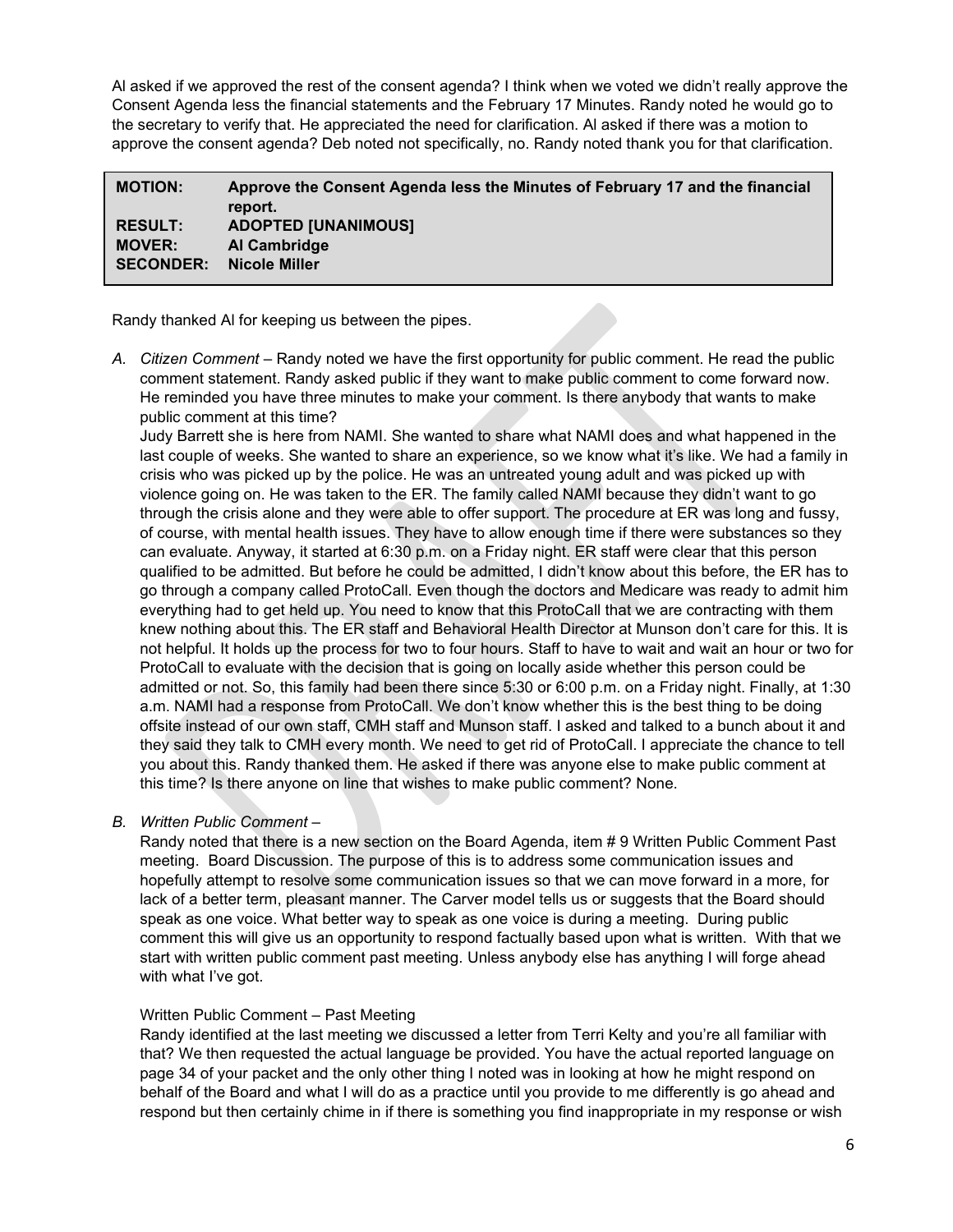differently and then we can that pertained to this issue and highlighted the sentence "Mary asked how many of the complaints since the first of the fiscal year came from Munson Healthcare?" That is what was reflected in the minutes. Then we went back to the actual transcript, and you see what was written there. Then he goes back to Ms. Kelty's requests that we review this and offer a change or apology something of that nature. My personal response to this is I don't see that this rises to something that could even be close to retaliating or anything of that nature it was an offhand comment in conversation. All I will say is outside the mention of Ms. Kelty's name in the actual transcript it certainly wasn't the intent that delve into the matter or anything like that and I appreciate her bringing it to our attention I certainly would be mindful that we not to say anyone's name. I think that, I guess guidance going forward as far as I am concerned is that we stick to what we have done historically and that is we generalize it. Does this come from a consumer, did this come from a staff member and that kind of thing. But I don't see anything egregious in what was discussed. That would be my response to Ms. Kelty.

Randy identified the next item in old correspondence which is in page 61 of your packets was a letter from a Deborah Bumbalough. What I am going to refer to is page 61 transparency of the Board. Did not the Board bring up the letter that they received that was signed by at least 50 employees? I have to be absolutely honest, and I believe we already placated that she never saw a letter. I certainly never saw a letter so if there is a letter. I didn't see it, Mary didn't see it and in all candor if the writer of this letter would provide us with that letter we would certainly receive it and that is the way I would respond to that. Moving on. Now we go to written public comment current meeting.

Mary asked to be recognized. He responded yes. Mary said there is another allegation that I would like to clear up. There was also in the Deb Bumbalough letter and that was in reference to, I don't have it in front of me, in reference to a Board member who had supposedly been to Sam's Club had supposedly said something and at the last Board meeting, that I was not at, and one of my fellow Board members jumped to the conclusion that that was me that was at Sam's Club and that it was me that had inappropriately said something. I want to clear up for the record that never occurred. It never occurred with me being there. The date in question was the  $15<sup>th</sup>$  of January. The  $15<sup>th</sup>$  of January I was in Destin Florida. I did not shop at Sam's Club, I was not there and would not have been there. I would never said the alleged words. I want to clear that for the record. Nicole addressed the chair the date was before January 10. Mary said that even then she was in Florida. She was in Florida from the 30<sup>th</sup> of December. I'm sorry I misread that. Randy said he appreciated that and the reason I didn't bring that up is because my feeling is people deal with anything factual but don't give us, you can give us anything you want. Mary said for my reputation it was a transcript that was included in the minutes and that is why I wanted to respond to public comment. Randy noted that you have every right, and I am glad you clarified that. Randy went back and reiterated. We will consider everything under the sun but if it has no name attached to it and I can tell you the number of anonymous emails, etc. etc. it just will be disregarded. When you have something fine give it to us. All right. Moving on.

#### Written Public Comment – Current Meeting

Randy noted unless someone has any comment regarding these I will just go through them and give what I think. I will give you my response and we can go from there. The first is page 63 is sent to us by Ms. Dahlstrom and she questions our By-laws. I did look at the By-laws, our By-laws to the best of my knowledge do not contain any reference to numbers of consumers. It may very well be someplace else but our By-laws, Article 3 Board Membership. Membership of the Board appointed by the county commissioners shall be consistent with that requirement of P.A. 258 of 1974 as amended and as specified in the Enabling Resolution. That is the only way I can respond to that. The chair recognized Nicole to speak. Nicole noted as a practice we have done 30% of our membership as a category of family member or consumer or a primary consumer and that is accurate with the membership. Randy said very good. Next. Moving on.

Randy referenced page 64 we have an email from Mardi Link of the Record Eagle. She asks a question "Can you comment on Dave Pankotai declining to take the offer of employment?" Randy's response is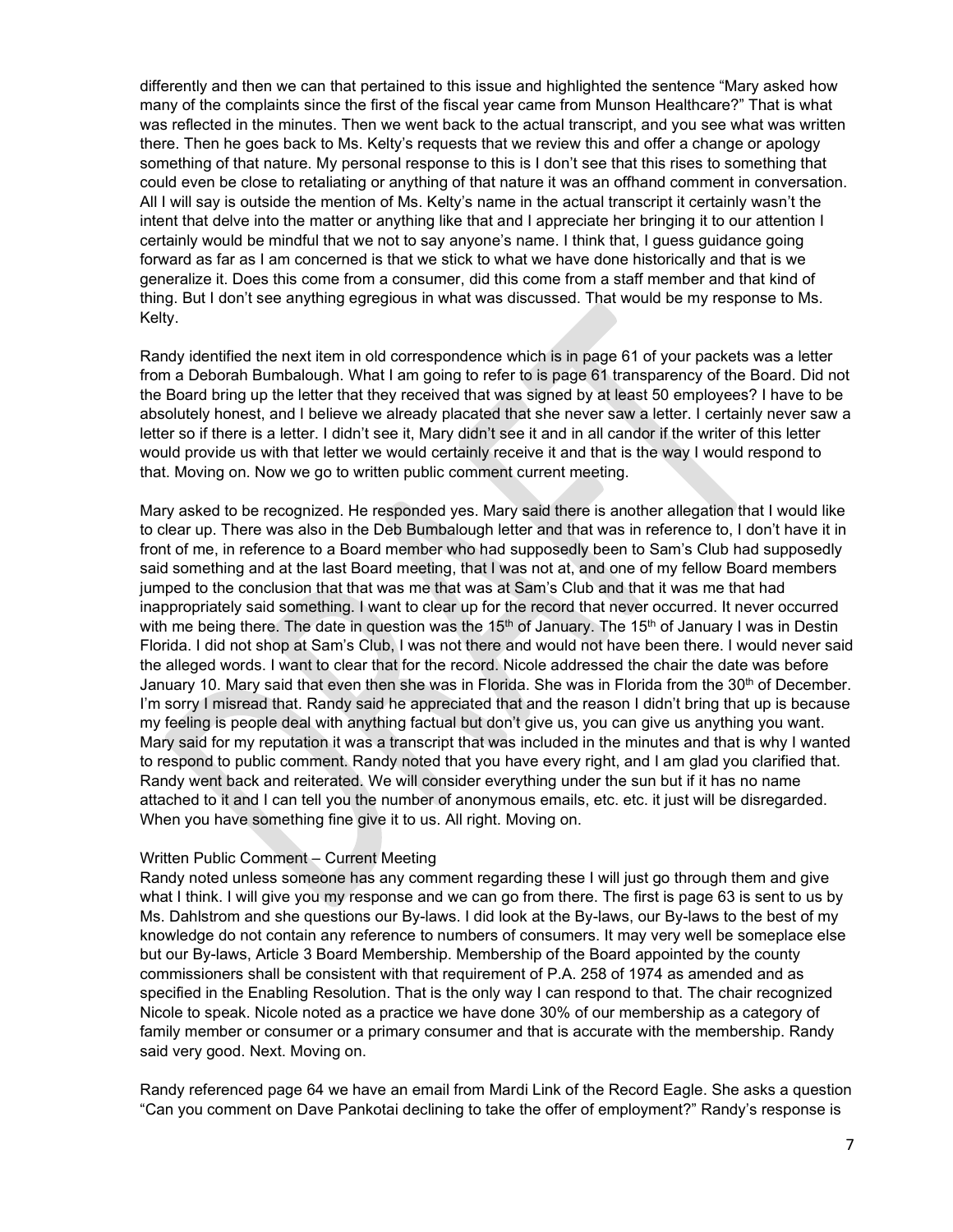no he cannot comment. If the Board wants to comment on it they certainly may. He does not have any comment. Mardi asked "How did his initial job application, submitted through the National Council for Mental Wellbeing get "lost"?" Randy responded honestly I did not know. He does not know whether it was lost or not. I know there was a very very difficult process that we went through and it was what it was. Next. Mardi asked "how did his official job offer, which was supposed to be submitted January 20, not arrive until February 17?" Randy responded there is no rule as when things are to be submitted. Nothing was outlined. I would say. Barb said I thought it said February 1. Randy said your right. Randy restated the question. He said people expect a lot of things but expectations and supposed to's are two different things. Continuing on.

Randy referenced on page 65 you have a letter from BDAI. The second paragraph says "First, you had a motion to begin a new search process when you violated its terms with a motion to hire Ms. Blamer without a proper motion to "reconsider"". Randy noted no the motion to establish a new search project remains with us. It has never been rescinded nor has it been reconsidered. The difference between a reconsider motion is a reconsider motion occurs at the motion has passed during a meeting. A motion to rescind occurs after that meeting and we will go through that in a minute because we will have a motion to rescind. We will talk about that then. Randy referenced "Secondly, serious questions about "backroom dealing" jump to mind with any intelligent reader of the initial coverage of this decision by the Record Eagle – more investigating reporting to come". He reminded Board members that we are subject to the Open Meetings Act. In Article 15.263 (2) All decisions of a public body must be made in a meeting open to the public. Randy noted that there is an accusation here but there is no substantive proof that that did actually occur. If there is substantive proof that that did actually occur I am speaking did folks line up ahead of time and get ready to vote at the last meeting. Did they do that? If that could be proven then those people can be subject to a \$1,000 fine. Next page. Item (3) All deliberations of a public body constituting a quorum of its members must take place at a meeting open to the public except as provided in Sections (7) and (8). Randy said all I can say is there is no proof. All I would suggest is when things like that occur don't be surprised when you get accusations like this and if it actually did occur and can be proved your accountable to yourself at the end of the day. How you operate when no one is looking defines the individual. Take it for what it is worth. Randy noted "Open Meetings Act cries "foul". Randy noted no that is the same thing. Randy referenced "Lost Applications? Inside applicant accused and fired? A secretive selection process? Delay, etc. etc.?" Randy identified it has been no secret that the process that we went through did not work out so well and your going to get accusations like this. If things go right they did. It is what it is and I hear it. What we are going to try to do is rectify that. One way or another we will move forward. Randy referenced "Finally, the inability of NLCMH to work out a contract with GT Jail that would serve the needs of the incarcerated in a more comprehensive way comes immediately and glaringly to mind". Randy responded we have work to do to educate folks on what our limitations are. That is part of the reason I asked for General Fund, how it is split up and discretionary funds. I do that loud and clear. We have work to do.

Randy referenced page 67 "It appears to us and the community that the entire process, beginning with communications to and from David Pankotai, has been somehow corrupted or flawed". Randy noted okay, I accept that. The outcome is tough to swalllow and I wouldn't argue with that. Randy referenced "Furthermore, asking staff to publicly vouch for their current supervisor is highly questionable. This process can't help but put undue pressure on employees, whose promotions or job status may be affected by what may be affected by what they either say or do not say". Randy responded point well taken. All I can say from the standpoint of the number of people who are very interested in who we hire this is something that has gone way beyond our borders.

Randy reported I received a phone call, full disclosure, from an individual who suggested that Kip Watson is his name, he is a former player in mental health. He has left the arena. It is Kip Watkins, my apologies. What we are trying to do here is find someone who is a good fit for our area, etc. I can tell you that if you go back and Google "Kip Watkins" you will find he is very outspoken. He used to be, I believe the CEO of Detroit Wayne. Nicole asked to speak. Randy recognized her. Nicole said with this letter I do object to the word "corrupted". To me the definition of corrupted is an act of dishonesty. I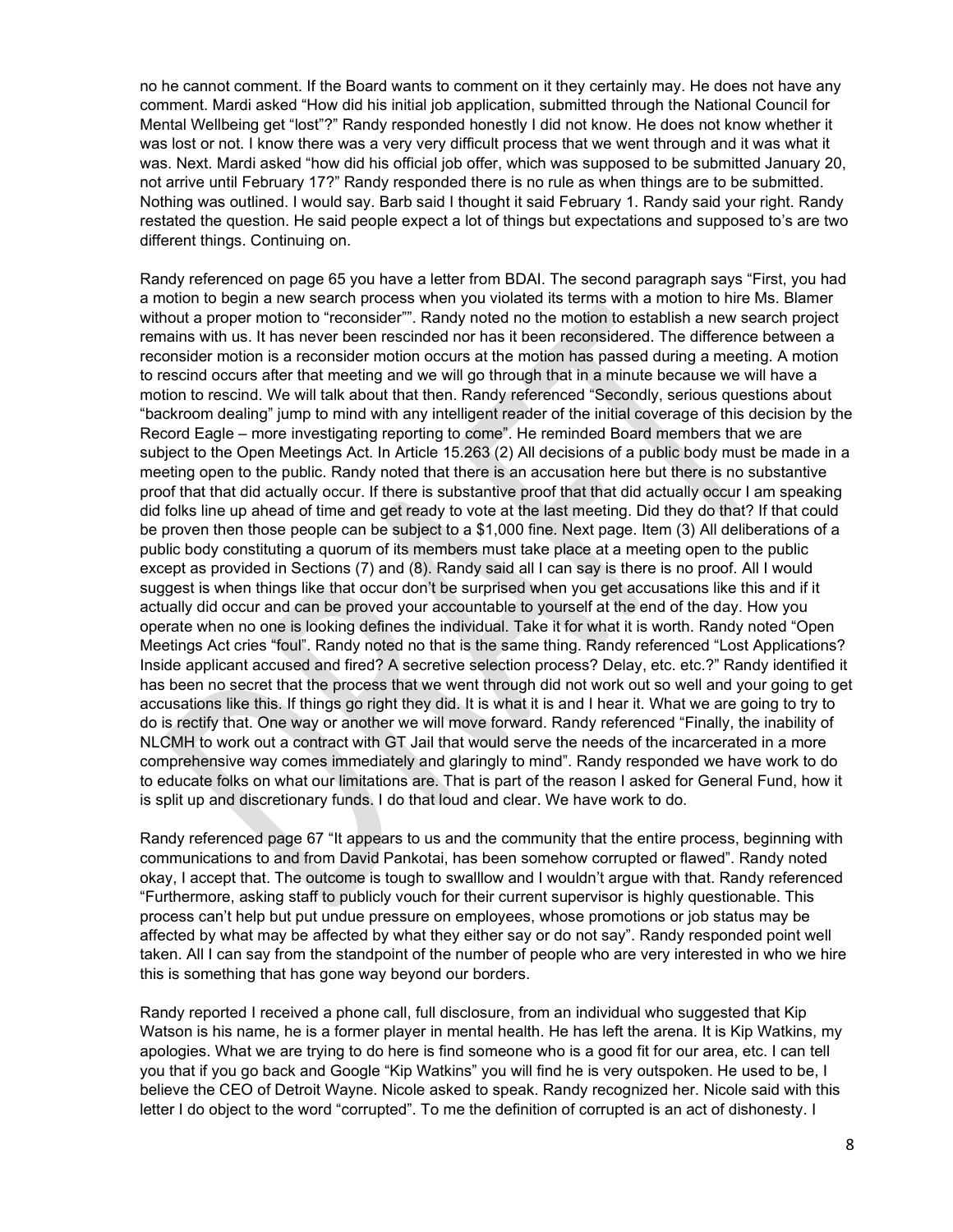have not seen anything dishonest. The CEO Search Committee we can suggest that there was a flaw in the process but I do not believe there was corruption. I completely do not agree with that word. Randy identified this is healthy. This is a good opportunity for us to say things like that. I'm you're your going along. Anybody else? Al asked to speak. Randy recognized Al. Al likewise objects to knowledge of the Open Meeting Act. If anything we bent over backwards to make sure they were open meetings. I know that Mary let certain people that she knew were interested she called them and let them know. We posted everywhere. If you were in any of our meetings you can certainly see that it was open because we had a lot of people every one of them wanted to talk. Randy identified point of clarification, I believe this letter is addressing the action taken on March 17 as opposed to what occurred in the initial search process. Al noted the same comment with regard to. Randy noted point of clarification. All right. Moving on.

Randy referenced page 68 another letter from Mardi Link. Randy noted that she is asking if Board members are reapplying? Randy noted he has to smile a little bit. Correct me if I am wrong, Isn't this part of open public if someone wants to know who is applying? Can they go to the county website and ask someone at the county who is applying? Isn't that public knowledge? Penny noted I admit I have no idea. She asked to clarify that I know a lot of people had some questions about this process. Because of the search going on and in anticipation of a changeover in leadership being new to the scene decided to skip the process. In retrospect was not a good thing. I said hey let's keep everything the same let's make sure we have a smooth transition and this might be the best thing. Afterwards I was informed that Northern Lakes actually has a guideline that if you have been on the Board for a certain number of years you actually need to go through the process for reappointment and what I suggested was not best practice. It was simply a matter of going back and I said let's go back and follow the process and do it right. If anybody had questions about that that is what happened. Randy identified well being one of those people who got unappointed, if you will. It didn't hurt my feelings. I don't have any problems going back and being reappointed. If it will save the reporter a little digging time I will just say that I know Mary responded in the paper and I will respond now. He noted he has reapplied. Nicole was recognized by the chair to speak. She noted that she too serves Grand Traverse County and when I have been reappointed every single one has been different. I would let you know that it is very confusing because it depends on the county commissioners perspective about what they want to do. In March of 2020 that was in the middle of the pandemic, shut down. They did not do interviews. They simply said we are just reappointing you. Prior to that in 2017 I went through the interview process and I got to meet the lovely person in line before me and after me and I don't know how many others there were. At the two times prior to that in 2012 I was appointed mid-term for a gentleman that had passed away. In 2014 the Board was also challenged with some different issues and they reached out to us and you want to be reappointed your on. So every single time with my board it has been different. Randy noted that he has the right message to bring home. Moving on. Randy referenced "Also this is for any board member or the board as a whole, were you aware that the Carver Model does not preclude board members from either speaking to the press or answering questions from the public?" Randy responded he is very aware of that. What the Carver Model says it prohibits us, specifically the chair, for speaking on behalf of the Board. I have never done that nor do I ever intend to do that. Quasi, I will do it in this forum but this is with the full Board present and the beauty of this is everything is in the public sphere everything. Randy noted, then "were you aware that neither the Carver Model nor the board policies listed on Northern Lakes website, state a chair of the board only votes when there is a tie"? Randy responded that is not in the Carver Model it is in the Roberts Rules of Order I will answer that, Randy referenced "Also, is the Board at all concerned that member counties may be discussing or may soon decide to leave Northern Lakes"? Randy noted you know, I have been saying ad nauseum lately that Mark Twain once said I experience many things in my life, some of which actually happened, I got enough trouble worrying about things that are actually happening much less what might happen. He noted in all candor he had a discussion with the chairman of the Grand Traverse County Commission and I smiled and I said that is certainly within your purview. If you decide you want to move forward with the complexities of that be my guest. It is entirely up to the Board. We have too much going on to concern ourselves with that.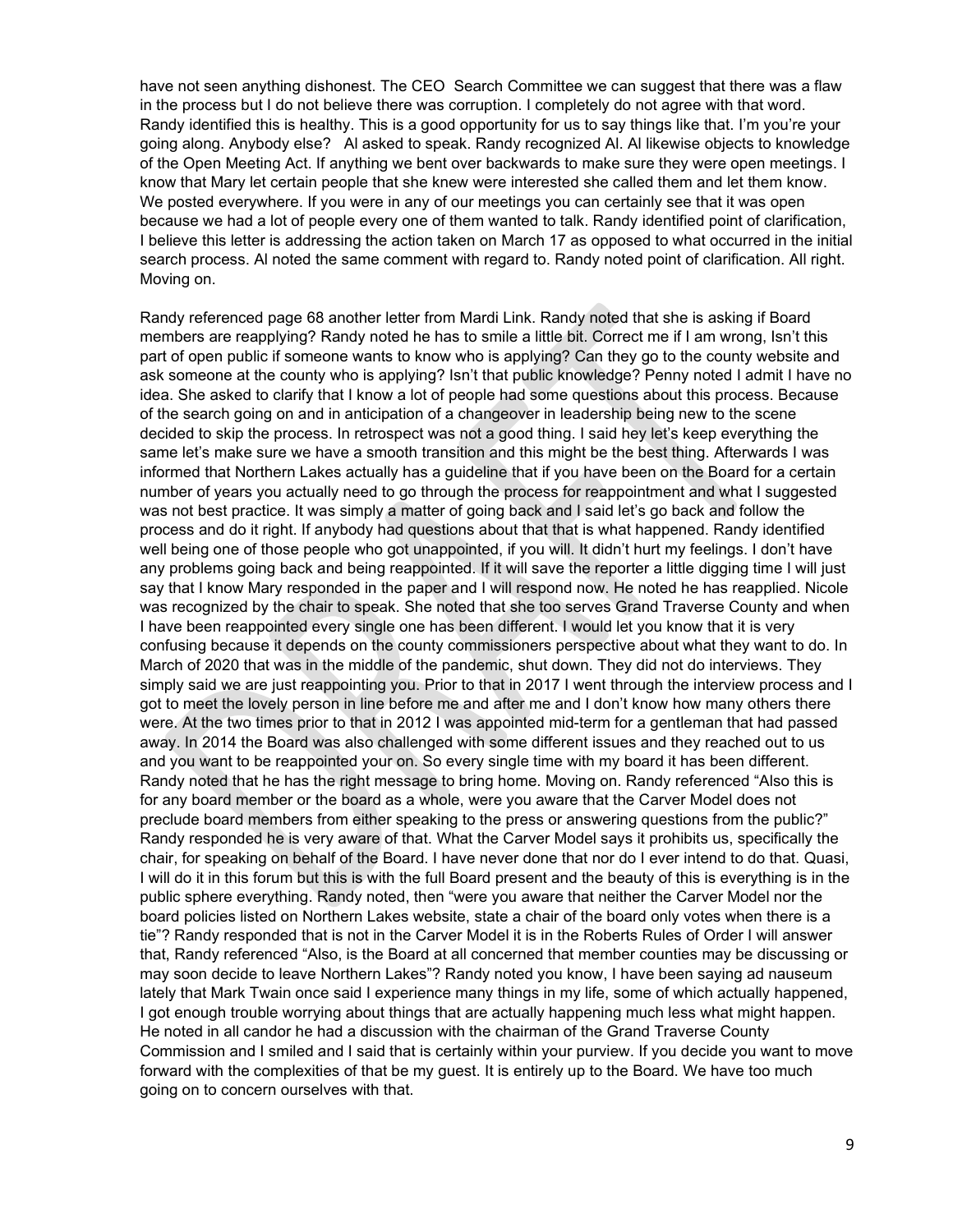That is the end of Ownership Communication.

Joanie requested to speak. She noted that multiple times throughout this process, the CEO Search. It has been noted that staff are coming in support of me. She has been accused of coercion I want to be very clear that I asked one person for their recommendation, Tracy Andrews, and you all know that because her reference letter was included in my initial interest. Every other person that came before you I did not ask them to do that, I did not expect them to do that. There is no coercion. She even spoke with Tracy and said you don't have to. She wanted everyone to know there was no coercion.

# **6.** CHIEF EXECUTIVE OFFICER'S REPORT:

Joanie noted I need to make a correction to my report and I have a few new things to tell you about.

First, the correction for my report is to share, at the Northern Regional Meeting I said we didn't make any recommendations to CMHA Officer positions. That is not true. We in fact did recommend Randy. He reached out to me and as soon as I saw what he wrote I knew that he was right. As I was reflecting on my report I was reflecting on the President's position because we had dialogue about whether we would make a recommendation because someone in another area of the state was considering to apply. She apologized to Randy. It was not an intentional error on my part. Randy noted if he may add to that at the Regional meeting, we also recommended that Catherine Kellerman run for Vice-President. Carl Rice is running again. That is the Northern Michigan recommended slots for the exception of Secretary.

Second, Deb Freed sent some answers to your questions last month. She noted the large response in Hoxeyville are the results of people passing through our geofences in Cadillac and then opening retargeting ads in their home community. She also noted our Vendor, UPNorthLive, doesn't use geofencing at retail place, such as Walmart because not everyone shopping at Walmart is looking for a new job or changing jobs. We are trying to spread it in specific demographics and UpNorthLive doesn't believe it will be the best use of our dollars. Lastly, she acknowledged the coverage of a difficult antenna area in Missaukee County. We have a layered approach to reach individuals via television and streaming devices. So those who do not have local channels will receive the information through our streaming efforts, so we get the most out of the dollars we are spending.

Third, as you now know, we have been approved for \$1.8 Million dollars of congressional monies. These are from the federal level. There are a lot of questions that we don't have answers to. This is the first time NLCMHA has received congressional dollars or congressional money that I am aware of. This is exciting for our expansion of access to care and expanded continuum of crisis care, and I am certain I will learn all about how congressional dollars work! Randy noted I guess I really don't. Mary identified she has questions. Randy said sure absolutely. He has no question at this point but I will say unequivocally is I took a glance at your email response to Mary Marois and everybody else received the same two pdf files. We of course will be deliberate and will go through this with a fine tooth comb making sure that we have that it include all the things. This is big and we will go slowly and carefully through this. We will be looking for very specific details. Mary identified I am not even sure what your talking about. Is that your response? Randy said in response to your question was this a grant? Joanie responded to you, no it is not a grant and here is the verbiage and here is the sheet, one major spreadsheet identifying pieces of wages, etc. Mary didn't realize I thought I would respond here. What I was really looking for is a description of what it says what we are going to do. That is kind of what my question wasn't my question now. My question now I have been hearing from school people that there is this movement, I guess probably is the correct term, with a lot of Northern Michigan schools that are really concerned about mental health impact on our young people because of everything that they have gone through relative to COVID. Isolation, kids being at home not having any socialization, going back into schools not knowing necessarily knowing their classmates and others. There is this movement on the part of school administrators to deal with some of the directly with legislators and others dealing with trying to search up grants to be able to get money? Are we a part of any dialogue at all with any educators about what role we might be able to play in all of this? Joanie noted TCAPs has reached out and is not sure whether they are looking for grant dollars, but there is a health and wellness approach for children and they asked for CMH participation and I am going to do that. Mary said it might be something to bring up at the Community Collaboratives.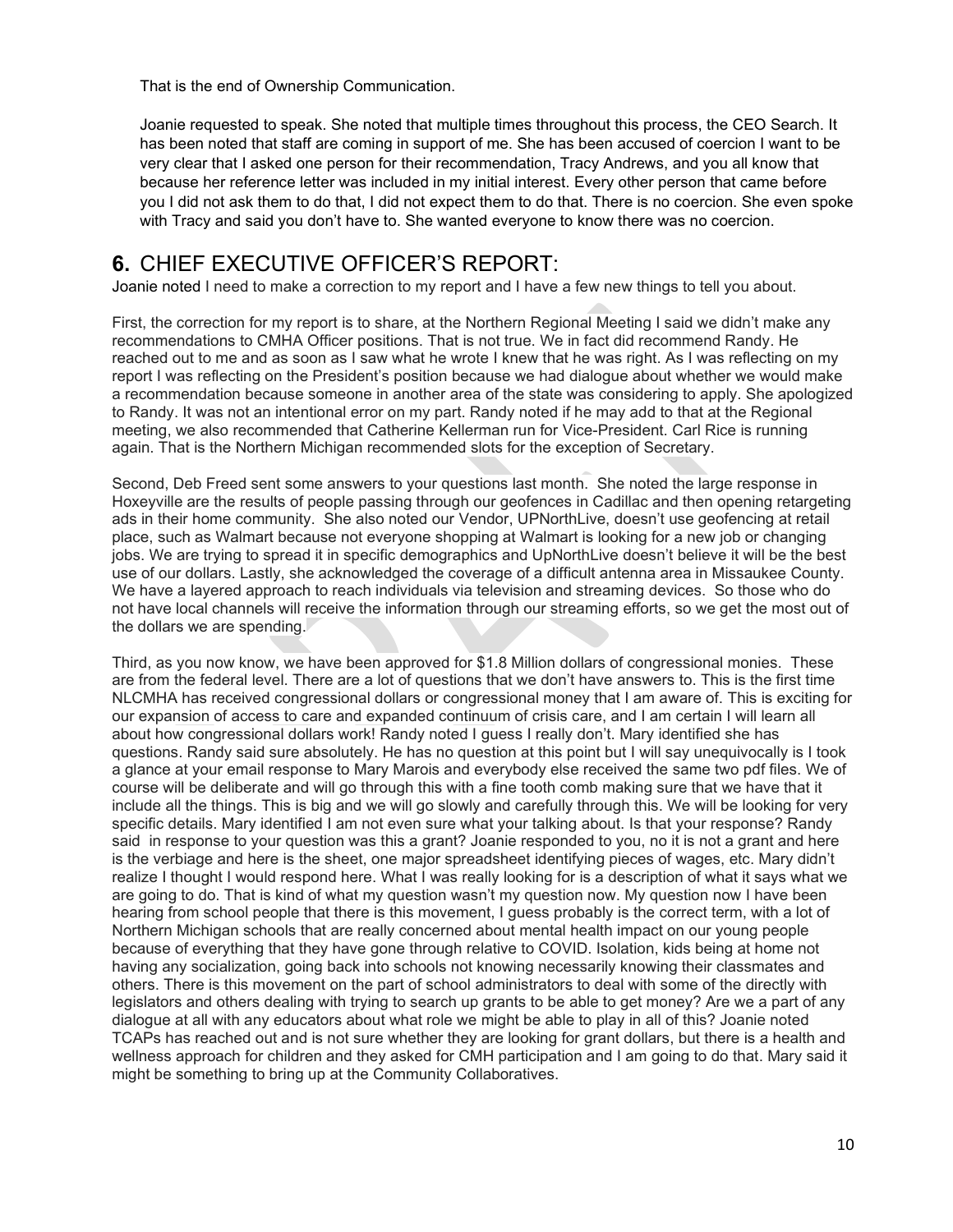Joanie noted on your table you have flyers for Carter Kits. These are the kits that were created by a law enforcement, because when there is contact with people who have autism, law enforcement doesn't know how to respond. At the NMRE Ops meeting on Tuesday, we decided to make a recommendation to NMRE to purchase these kits for our first responders.

Joanie noted, as you know I have been doing the Interim CEO position off and on since August 2020. I have witnessed great commitment to our vision and dedication to the people that we serve in all of the Board members. I truly believe that you are doing what you believe is best for Northern Lakes. I trust you have seen that in me and you can see that demonstrated in the work I have done and have been doing. In January, you received the Annual Review Report, which shared all that we had accomplished in FY 2021. In February, you received the Annual Agency Performance Assessment for FY 2021 noting all that we had accomplished. That doesn't mean everything is perfect and I understand there is room for improvement. There are already some things I am working on. I have had conversations with some of you, and will be scheduling with others to discuss what you would like to see the agency focus on based on what you heard from the community. I am confident we will work together to make great strides in our communities as we work together, united, and I am looking forward to it with this Board. That concludes my report and I will answer any questions.

Randy thanked Joanie. Moving on.

# **7.** NORTHERN MICHIGAN REGIONAL ENTITY REPORT:

Randy noted you had a chance to review the minutes. I must admit I ran into difficulty that day and was not able to attend that meeting. The only thing that I found interesting in the meeting was that Mr. Kurtz indicated his disappointment with Lambert which is the PR firm that the NMRE hired to specifically focus on providing our area regarding public relations and I look forward to talking to him about that. What I can relate back to Lambert though is from the state association they are doing some pretty great work so I don't know where the disconnect is between this region and them. My guess is it is the same old same old. That there is more attention paid than anything south of M-55 than there is north of M-55 and that is what it is. He asked for any other questions regarding those minutes. Will move on.

# **8.** ASSURANCE OF ORGANIZATIONAL PERFORMANCE:

*A. Receipt of CEO Response to Monitoring Report –2.2 Treatment of Employed Workforce Members (Internal Inspection)*

| <b>MOTION:</b>   | The Board finds the organization 92% in compliance with Policy 2.2 Treatment<br>of Employed Workforce Members (Internal Inspection) |
|------------------|-------------------------------------------------------------------------------------------------------------------------------------|
| <b>RESULT:</b>   | <b>ADOPTED [UNANIMOUS]</b>                                                                                                          |
| <b>MOVER:</b>    | <b>Rose Denny</b>                                                                                                                   |
| <b>SECONDER:</b> | <b>Sherry Powers</b>                                                                                                                |

*B. New Operational Worries – None.*

*C. March Monitoring Assignment* 1.0 Consumer and Community Ends (Internal Inspection) Please complete and turn in as usual.

# **9.** BOARD MEANS SELF-ASSESSMENT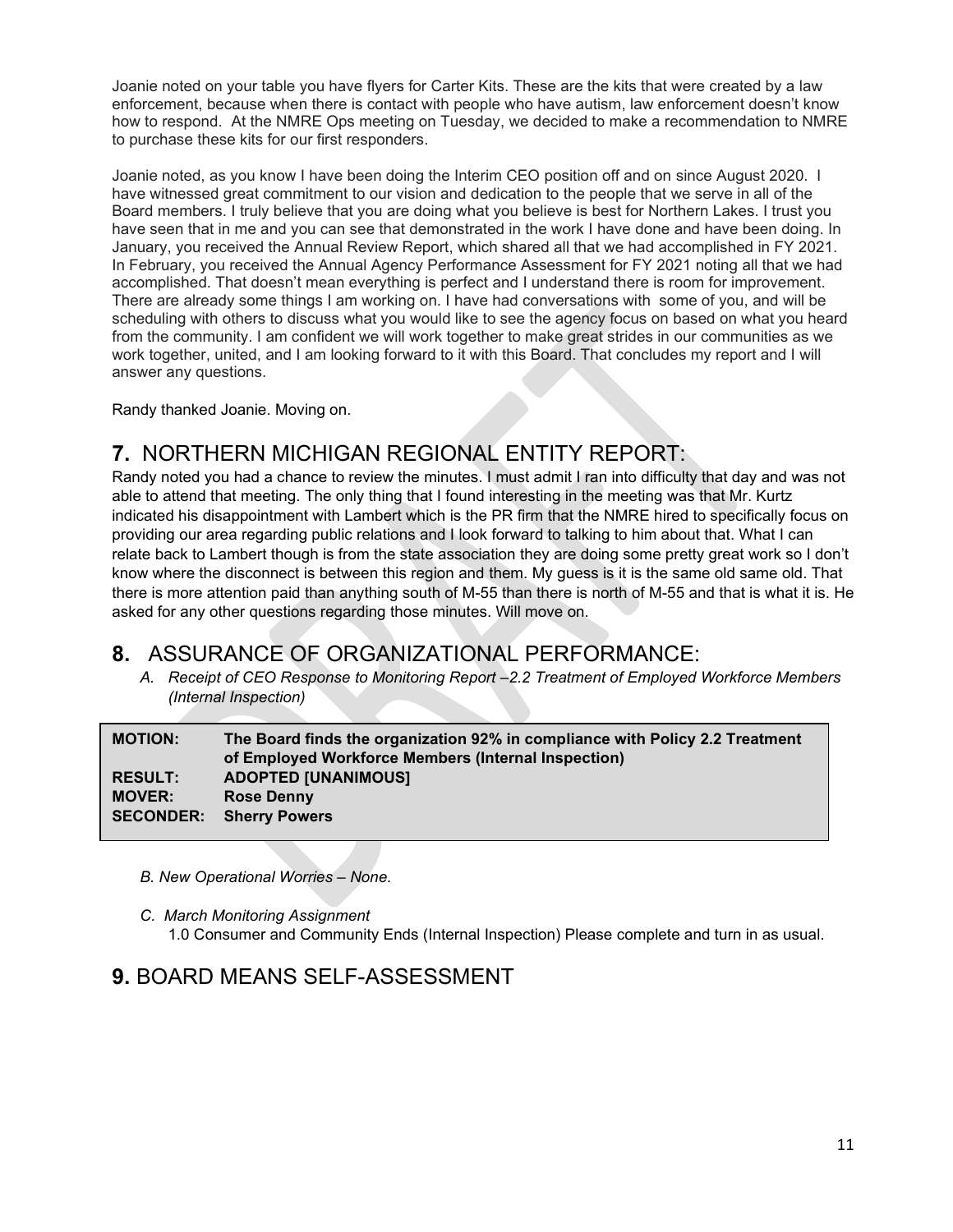*A. Receipt CEO Response to Monitoring Report –3.5 Meeting Agendas and Schedules (Direct Inspection)*

| <b>MOTION:</b>   | The Board finds the organization 100% in compliance with Policy 3.5 Meeting<br>Agendas and Schedules (Direct Inspection) |
|------------------|--------------------------------------------------------------------------------------------------------------------------|
| <b>RESULT:</b>   | <b>ADOPTED IUNANIMOUSI</b>                                                                                               |
| <b>MOVER:</b>    | <b>Nicole Miller</b>                                                                                                     |
| <b>SECONDER:</b> | <b>Barb Selesky</b>                                                                                                      |

*B. March Monitoring Assignment*

3.3 Board Member Code of Conduct (Direct Inspection) and 3.6 Board Chair Functions (Direct Inspection). Please complete and turn in to Deb as soon as you are able.

Randy noted, I believe, I hope that we will now have a better understanding of these monitoring reports. Go back to our rules of governance and read those and reflect on them. We are starting to get some good input.

## **10.** GOVERNANCE POLICIES DISCUSSION AND ASSESSMENT:

- *A. Ends –* None.
- *B. Executive Limitations –* None.
- *C. Governance Process/Ownership Linkages*

 *NLD Minutes – March 2, 2022 – Review and Approve*

| <b>MOTION:</b>   | Approve NLD Minutes - March 2, 2022 |
|------------------|-------------------------------------|
| <b>RESULT:</b>   | <b>ADOPTED [UNANIMOUS]</b>          |
| <b>MOVER:</b>    | <b>Barb Selesky</b>                 |
| <b>SECONDER:</b> | <b>Nicole Miller</b>                |

Randy noted his only discussion is I think we had a very good meeting and good work. Joanie asked to be recognized and the chair approved. Joanie asked any NLD member and the Board about the slate of officers. Joanie asked if there was any interest so we can talk about that at our next meeting. Pam identified we started the conversation two months ago. I wasn't at the NLD meeting. Yes, the slate of officers is coming up and if there are people that are interested for the chair, vice-chair and secretary. Get names to Pam if you are interested. Vote is in May, I believe, and that is when the term starts. Randy said for clarity sake if anyone is interested for any of those positions send Pam an email indicating or if you want to send to the committee. What is your purpose? Pam noted or nominations if you think someone would be good. Randy said I can nominate you? Pam said yeah you could I'd say no. Randy noted it is good to know ahead of time. All ayes; motion carried.

D. Board CEO Linkage

Randy recognized Mary to speak. Mary noted I don't whether this is a time to bring this up at this point or not. I kind of would like to know what our options are in terms of ProtoCall? I would like to know is there another option? Are we stuck with it because everybody else uses it? Do we have a choice? If there is any dissatisfaction with it is there a way for us to communicate that? I am not making any statement one way or the other. I would just like to know if there is something within our control if we are not happy with what we get? Joanie reminded the Board that we have shared some of the dissatisfaction with them, and yes we could look at something different Mary can you give us some information at a future time? That would be great.

Mary noted she had one other remark. Again, I don't think this is the appropriate place to bring it up. I know we talked about this before. We talked about meeting notices, meeting agendas,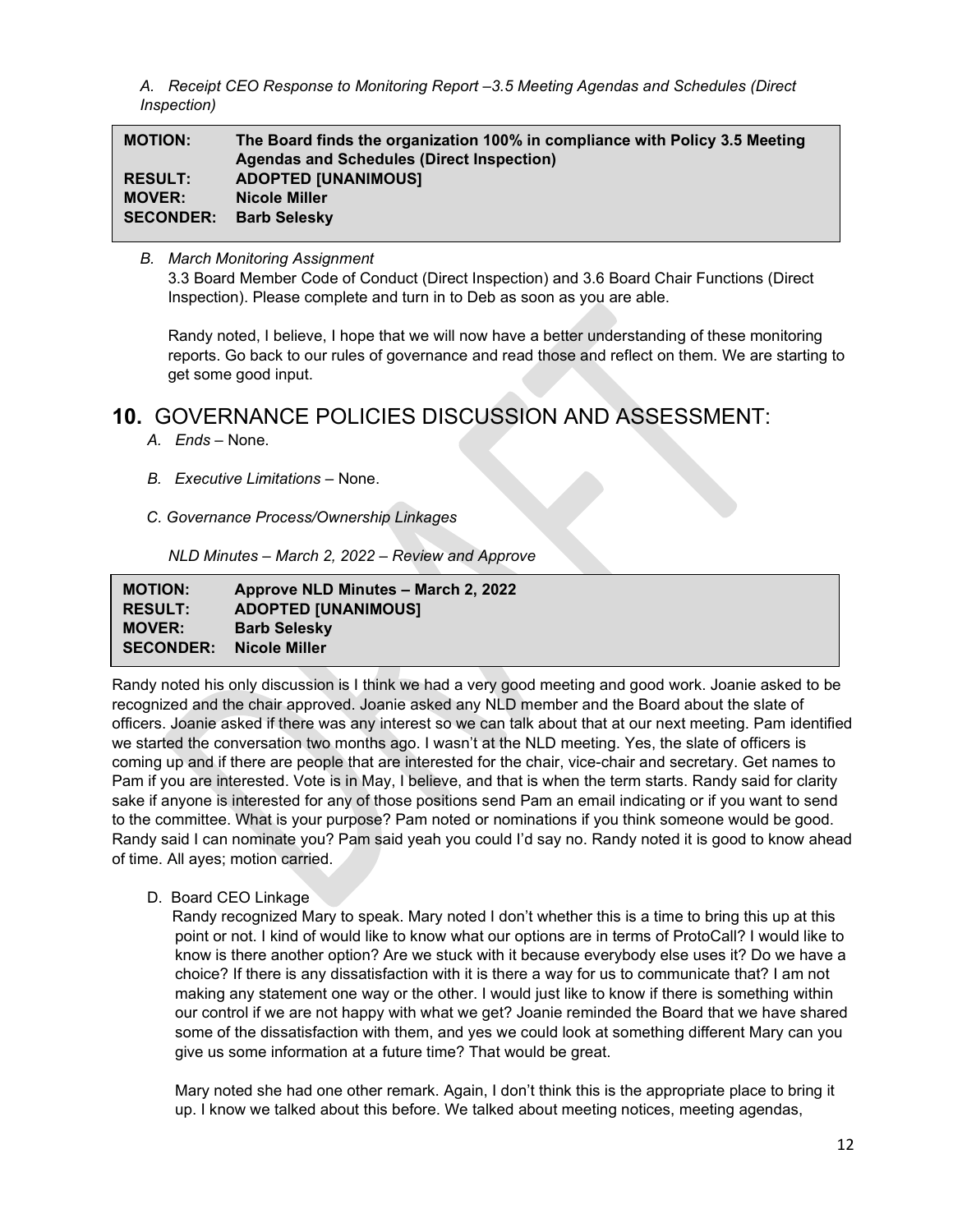meeting minutes being put on our website for people to see. Can we also have a link that would allow them to be in the meeting to see us or can they only join us by phone? Can they join us relative to Teams? I am still hearing from people that they don't see our agenda. I want to see if we can do that. Randy recognized Nicole to speak. Nicole noted she believes that agenda does have a dial in of a conference id and I looked at the website and saw it on there. So, I am not sure if maybe the same piece is that you have to click on About and then Board of Directors. It will not be on the home page. We aren't that important. Randy noted I am glad you brought that up because I errored in number one, in skipping over New Operational Worries. Mary noted that I just missed it. Randy noted no we didn't. You should have said, well, please feel free in the future to say Mr. Chairman we skipped over something, anyone feel free. He asked for any New Operational Worries? Randy noted the other thing he skipped over was Board Procedural Rules. He put that on there. There was, there has been some deception, if you will, gee can I ask a question? What do we do in this situation and what do we do in that situation? I put that on there for the purpose of saying and the notes I made was the NLD will help greatly guide us through the process but not only help us with the structure but also educating us and encouraging us to educate ourselves. I do feel that folks need to understand and please go back our By-laws are posted on our website. Read them. If your having trouble going to sleep read them, it will help you go to sleep. Al noted that we just reapproved them a couple of months ago. Randy noted go read them. Also, as I mentioned last meeting I don't care what question it is let's make sure the question is on the topic at hand but any question let's say during New Operational Worries if there is a question that is in need of clarification please please please you are welcome to ask. As we go through this I will share you something that I live by and I offer it to you. As many of you know he used to be a Rotarian and we live by the four-way test. He referenced that. The purpose of it is every time you make an action or a decision you pass it by the four-way test. If it passes the test you probably made a pretty good decision. He can tell you by personal experience when you put things by the four-way test in my life it has saved me a number of times. With that we will move on.

E. Motion to Rescind Motion to Offer CEO position to Interim CEO

| <b>MOTION:</b><br><b>RESULT:</b>  | To Rescind the Offer of the CEO Position to Joanie Blamer<br>Roll Call Vote. 6 ayes: Wessell, Denny, Cambridge, Morris, Marois and<br>Kamps. 6 nayes: Townsend, Miller, Reed, Babcock, Selesky and Powers.<br>Tie Vote.<br>Called for a revote.<br>Vote - 6 ayes: Wessell, Denny, Cambridge, Morris, Marois and<br>Kamps. 6 nayes: Townsend, Miller, Reed, Babcock, Selesky and Powers.<br>Tie Vote. |
|-----------------------------------|------------------------------------------------------------------------------------------------------------------------------------------------------------------------------------------------------------------------------------------------------------------------------------------------------------------------------------------------------------------------------------------------------|
| <b>MOVER:</b><br><b>SECONDER:</b> | <b>Rose Denny</b><br><b>Mary Marois</b>                                                                                                                                                                                                                                                                                                                                                              |
|                                   |                                                                                                                                                                                                                                                                                                                                                                                                      |

Randy identified to clarify this motion. It is to rescind the motion to offer the CEO position to the Interim CEO. Randy recognized Justin to speak. Justin noted I do have a question. This question has to do with the fact that we did our AD Hoc Committee. Our Ad Hoc Committee had two finalists Joanie and Dave. So, we went ahead and did that and we offered to Dave. We did our motion to give the position to Joanie. I do not see what the issue is. We did a vote and it was a six to four. But does it make any sense to have Joanie reapply? Because if Joanie reapplies then what other information is there. I don't see why we have to go through this process. That is my; opinion. Randy recognized Nicole.is looking for parliamentary clarification. I understand that a motion to rescind requires a 2/3 vote to pass. Is that accurate? Al noted that is not accurate. If properly posted ahead of time it requires a majority. If brought up at the meeting, if it was just brought up today without any prior posting it would require a 2/3 vote.

Ty wanted to read from an email that he sent to Randy. He didn't send to Board Members because he was conscious of the Open Meetings Act. I was not able to attend last Board meeting but I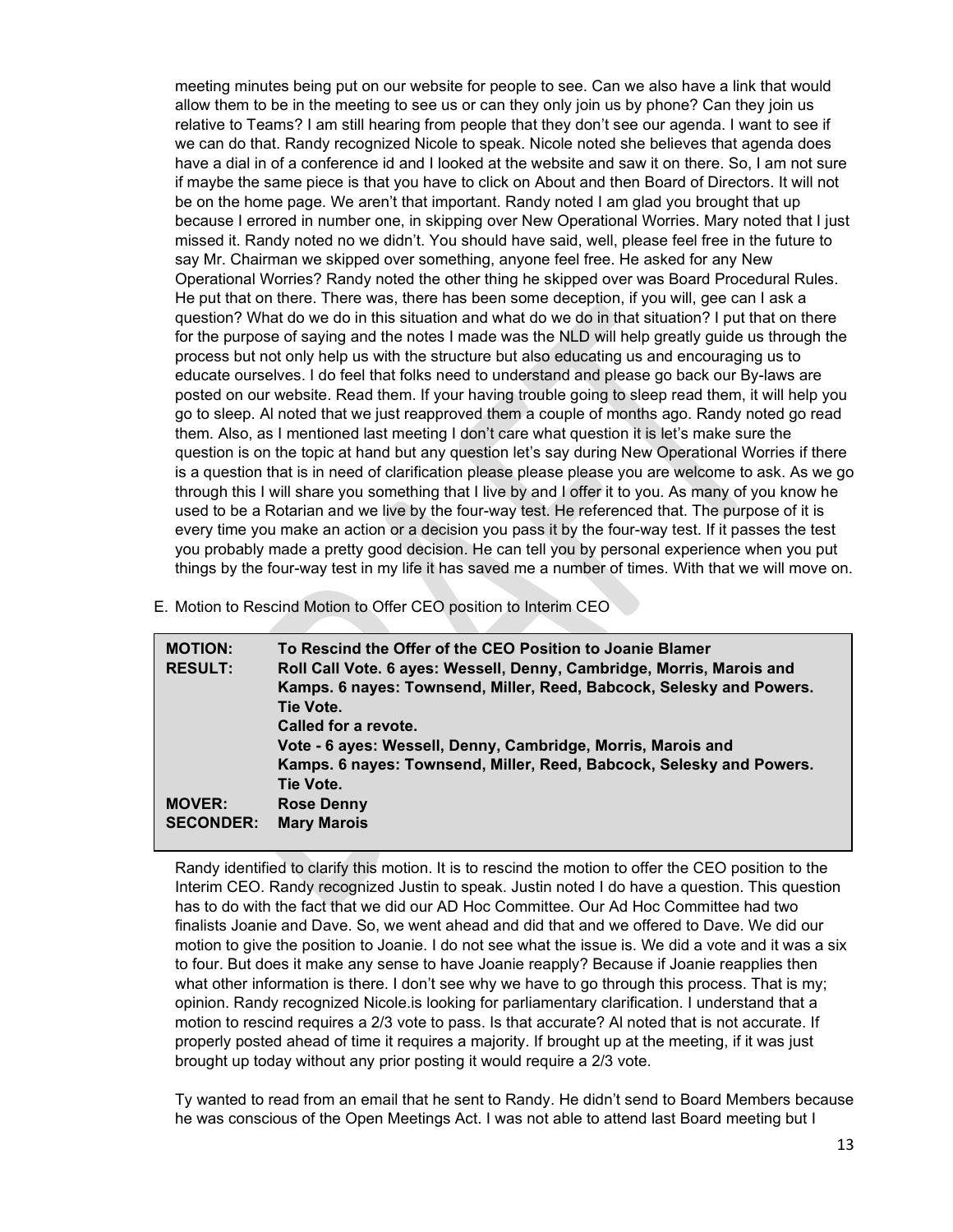clearly remember the meeting we had before when we were unsuccessful in negotiating with David and we agreed as a group to reopen the search. Here is what I said to Randy. Randy said may I interrupt you please. I never responded. Ty read after a special meeting I encouraged Joanie to reapply and go through the process. I would like to have another opportunity to consider her qualifications relative to community mental health current needs and challenges. That said, I have concerns about the potential implications of a Board decision on Thursday of a month ago to contract with a new CEO that only six of thirteen Board members voting in the affirmative. As we move forward I believe it is critical that the Board work closely with the CEO to develop specific measurable goals for addressing the many challenges that we consider during the search process. Further, I would suggest that we establish a formal plan for soliciting community and consumer feedback relative to whatever specific expectations that the Board establishes for a new CEO. I sent that to our chair because I was concerned about action taken at a Board meeting, I think, when we had no advance notice and not a majority of Board members voting in the affirmative. Thank you.

Randy recognized Penny. Penny noted that I just want to reaffirm my vote last meeting which is very consistent what I said then, I believe. The process needs to be respectful to Joanie and what I would hate to have happen is for her to be affirmed as CEO and have a process that might be seen as back door dealing however you want to take that. I would hate to have it follow her for that be disrespectful to her. Randy asked for any other comment?

Randy recognized Ben to speak. Ben noted he cannot speak for anyone else. He can only speak for himself. I know nothing about any back door deals that they are reporting. If there were any he would reject them as no one has approached him of concern and this just from his perspective. He voted because it came up and there was a vote and a second and the chairman called for a vote and that is how I voted. I didn't feel there was any back door deals. Randy noted sure. Anybody else?

Randy noted that he wanted to wait for anyone else before you get to speak again. He recognized Justin. Justin noted we went ahead with our special meeting while we voted it was not a surprise because we were going to talk about this that is what he wanted to say.

Randy recognized Barb. Barb noted first I am not smart enough to connive with you guys. I hope you realize that pretty soon. I am totally disenchanted with community mental health when we have a person that we have been told that she has every credential that she needs to continue on as our leader. She is very willing, she fits perfect the culture of gentleness. I think it is pretty interesting that I kind of got the community involved in back room deals and all of that kind of stuff. The Board has to be a little more honest with what we are doing. This means we will to wait six months before we can get anybody that we might like picked out by someone from Lansing and who knows may have a recommendation from another guy from Detroit. You know we have a culture that we embrace in Northern Michigan that is why we live here. So I would say my heart might not be broken if you don't offer Joanie the job but my confidence in your judgment has just gone to hell.

Randy recognized Ty. Ty said he just wanted to say I am going to support the motion and if it passes, I am going to also encourage our Interim CEO to apply, and we will go through the process again. Al noted he agrees with Ty's comment.

Randy noted all right. It is my turn. There are three reasons why I implore you to vote to rescind. First, the vote to offer was not fair to all concerned. That it heard and the Board knew that certain members were going to be absent thus disregarding their right to vote. I spoke to this at the last meeting and my position remains unchanged. I realize today there are people not present and I hope you realize that. Barb said okay, I wondered if you did. Randy said please don't interrupt me. Second, the rational to support was based upon a motion rather than pragmatic rational. Board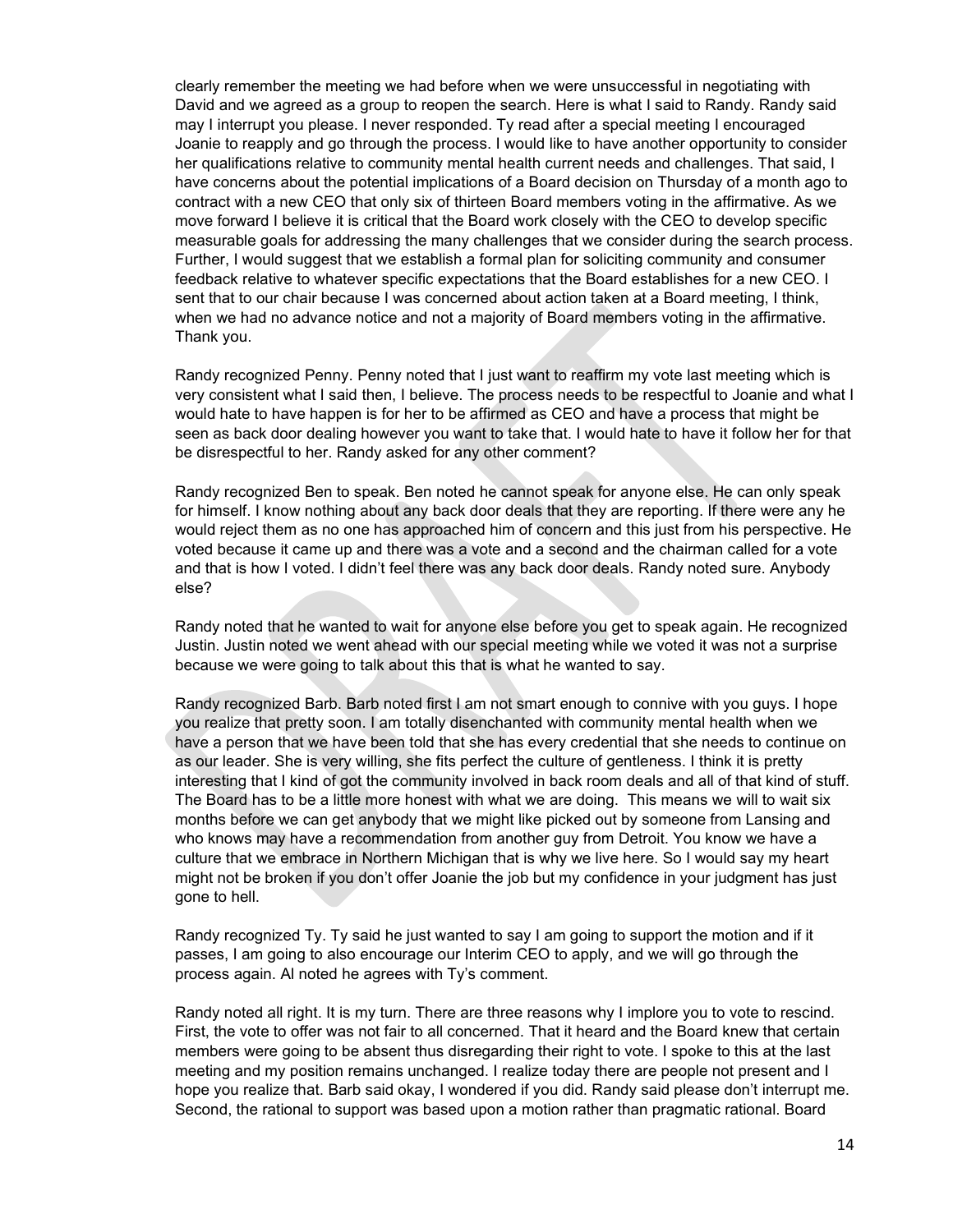members were rightfully upset as to how the CEO Search process played out and based their decisions on how I believe how they felt about the process rather than what we have at stake here. Third, the Board voted unanimously to adopt a new search. The previous search garnered only four applicants. Of the four of them, one has separated from Northern Lakes Community Mental Health. If you go back and read past minutes you will discover who that was and the circumstances surrounding it. One was advocate for privatizing the mental health system. One associated with one and in graciousness and in accepting what you mentioned about support but also reading about how it was received in the general public. There was a campaign for one hire which caused a political event and one was encouraged to apply and one the final one was encouraged to apply the now known fact that he had no intention of accepting the position for less than \$200,000. Had the Search Committee known that at that time he would never passed muster. Our advertisement clearly identified the salary range. In reading past minutes it reflected that there was not one of the Search Committee members who clearly understood what he was looking for. All are welcome to reapply. Mr. Pankotai is welcome to reapply. That is not the issue here. But we should have better process to arrive at two viable candidates than what was utilized prior. We propose that if this motion passes. We have responsibility for the lives of approximately 5,000 citizens. From this point forward I have decided to refer to the people that we serve as citizens because they are no different than any other citizen in the State of Michigan. We oversee a budget of over \$83 million. We owe it to the citizens that perform the due diligence required to assure that we hire a leader that we all agree on or at the least a majority of voting representatives on this Board so that we can go forward with a better opportunity for stability and trust for our organization across all facets bearing in mind the current climate we are in mental health and substance use disorder in Michigan. We have too much at stake to be distracted from our vision and mission. I am telling you the chirping, which is when another hockey guys go around and give each other a hard time. They call it chirping. We have had more chirping in the last couple of months than we have had almost since I have been here. Peck, peck, peck. We even have a communication from one individual in the community that is suggesting how we decide our lobby. It is all the distracts. We have to address it. We spent about an hour today responding to chirping. Now it is valid or some of it is not. We have a responsibility in the public eye. I go back to \$83 million and 5,000 citizens and that is a phenomenal responsibility. We owe it. That past process of 74 same yet. It was flawed. It wasn't fair to Joanie or anybody. It really wasn't. We owe it to the citizens to get this right. Thank you.

Randy recognized Al. Al noted he wants to just recheck one comment that you made. Right at the beginning I think you said we resulted in four applicants. He asked if that is what you said? Al noted that Mary can probably say it more specific, but we resulted in 40 some applicants of which we selected four for final interviews. Al asked Mary listen to me and tell me if I am wrong. We did telephone interviews with two other people. Mary noted but we did not interview someone who formerly worked for Northern Lakes. Randy said not formerly we interviewed someone who no longer works for us. Al said that was an applicant but we did not interview. Mary said we did not, that was screened out. Randy noted that he personally got the application and forwarded on to the Search Committee. Al noted there was an understatement that one of the four was an applicant for supporting the bills and that person was initially selected as one of the four until we found out and he was not interviewed. Randy noted my point in that, point of clarification, if we decide to redo the search process the next item on the agenda points towards a professional search. etc, etc. etc. I do recall Mary saying to me we don't have the applicants. We just don't have it. She was pulling her hair out and I empathized with her, and I guess my point of this is I believe if we utilize a search process like we will get to there. I believe that gives the process justice. At the end of the day, if Joanie Blamer is the successful candidate, then just like Penny said we are all moving in the same direction. There is no qualms, no question and you have 100% of my whatever I've got. But until that point, I don't see those things on the horizon. That is the reason why the motion to rescind has been put forth. He asked if there was anyone else for the good of the order? Very good.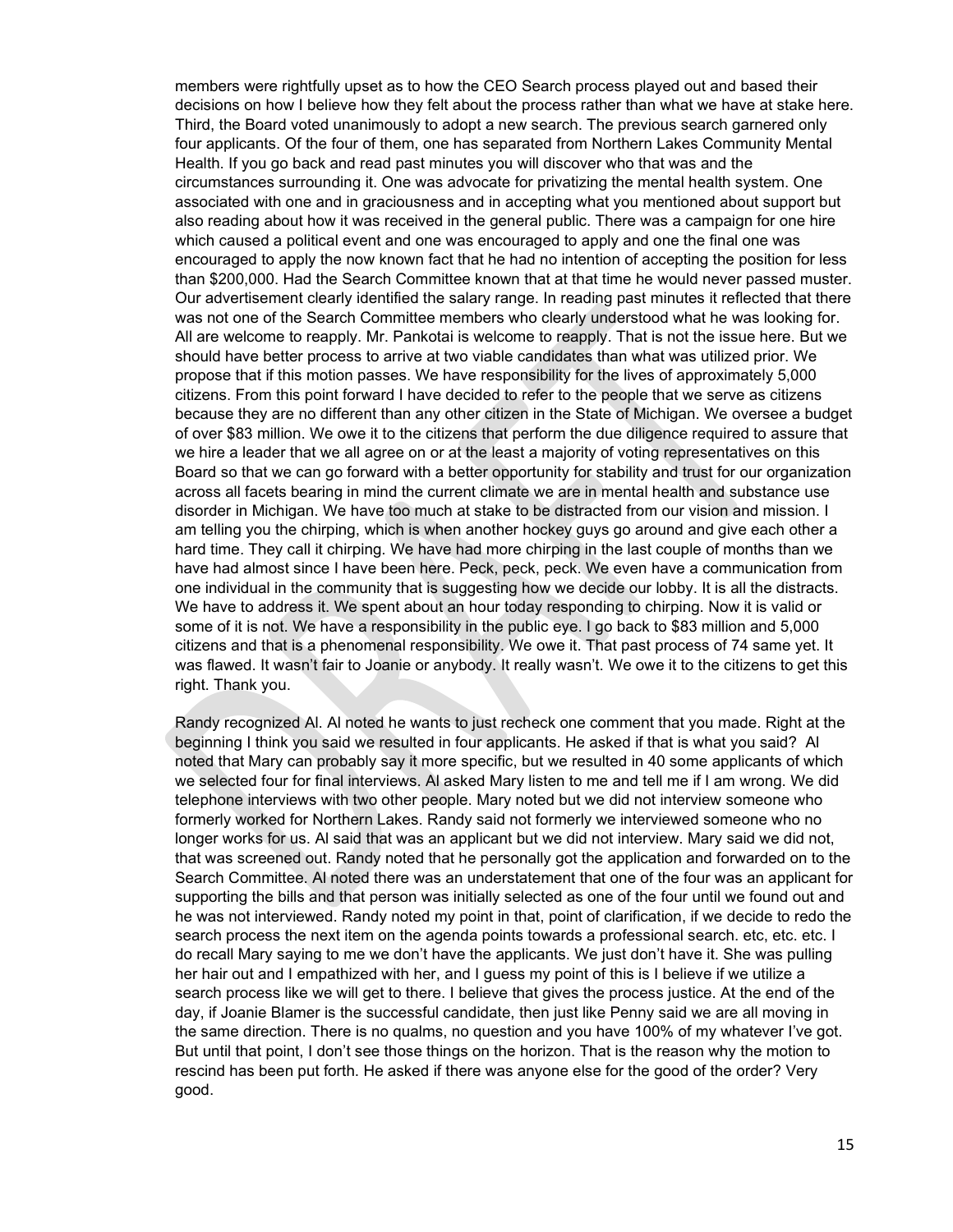Randy recognized Ben. Ben called for a secret ballot vote. Randy identified I don't think you can do that. Nicole stated the public has to see you vote. Randy noted after that argumentation Roll Call Vote please. He restated the question if you vote yes you move that we rescind the motion to offer the job to Joanie Blamer. Everybody clear with that? By voting yes you are voting to rescind. Please proceed.

(The vote was noted above – tie vote) Randy noted in this case there is a majority vote. We end up at a tie. Which means that we now entertain a second motion to rescind the motion to offer Joanie the position of CEO. We are at the point, which the Parliamentarian can verify. We are at a point where we have a tie which the motion does neither succeeds nor fails.

Randy recognized Ty. Ty asked don't we have 13 Board members in attendance today? Randy noted we have, unfortunately Nikki was supposed to be here and is not here presently.

Al noted I believe Randy that you can call for a revote of the same motion multiple times. We could redo the motion and if we get support if would prevail. I believe you can call for the revote. Randy stated at this point I will call for a revote.

(The vote was noted above – tie vote) Randy noted what we will do, since it is my understanding and of the Parliamentarian confirms that we will revisit this again. It is obvious to the chair that we will address it at our next meeting. Moving on. There is no since going on to Hiring Solutions. Nicole addressed the chair isn't it an item on the agenda we approved? Randy noted okay.

F. Motion to Engage Hiring Solutions LLC Randy called for a motion to engage Hiring Solutions LLC

| <b>MOTION:</b>   | <b>Engage Hiring Solutions LLC</b> |
|------------------|------------------------------------|
| <b>RESULT:</b>   | The motion stands                  |
| <b>MOVER:</b>    | <b>Penny Morris</b>                |
| <b>SECONDER:</b> | <b>Mary Marois</b>                 |

Randy recognized Justin. Justin asked if we support this and we have our next meeting and the motion to rescind the next meeting fails and we do this CEO Search that does not make any sense at all. I may be wrong. Mary asked if it would be out of order to table the motion until the next meeting? The reason for doing that is I don't want to get into a situation where we need 2/3 vote.

| <b>MOTION:</b>   | Motion to table the motion to Engage Hiring Solutions LLC |
|------------------|-----------------------------------------------------------|
| <b>RESULT:</b>   | <b>ADOPTED [UNANIMOUS]</b>                                |
| <b>MOVER:</b>    | <b>Mary Marois</b>                                        |
| <b>SECONDER:</b> | <b>Barb Selesky</b>                                       |

Deb stated there is already a motion on the floor can that be done. Al noted that there needs to be no discussion and if it is voted on it comes up at the next meeting. Deb asked for clarification. If voted on approved it will be automatically appear on next meeting's agenda. Deb asked if it would be first on the agenda. Al noted it isn't necessary or at least appropriately on the agenda. Deb asked if that is what Roberts Rules reads. Al noted I don't think so.

Randy recognized Ben. Ben stated point of clarification Mr. Chair. Will it be reflected in the minutes that there are two votes to rescind and both of those votes failed? Randy noted it didn't fail. It was a tie. Ben asked if it didn't fail then why are we taking our vote? Al noted that is not the motion we are voting on. Ben is saying for the record when we voted to rescind with a tie isn't that not a failure? Isn't a tie a failure? It failed because there was no rescind. Al noted the motion did not pass. Ben noted correct. Randy noted that doesn't mean it failed. Al noted that isn't what we are tabling. Ben noted I know that this is a point of clarification for the previous one. I can ask for a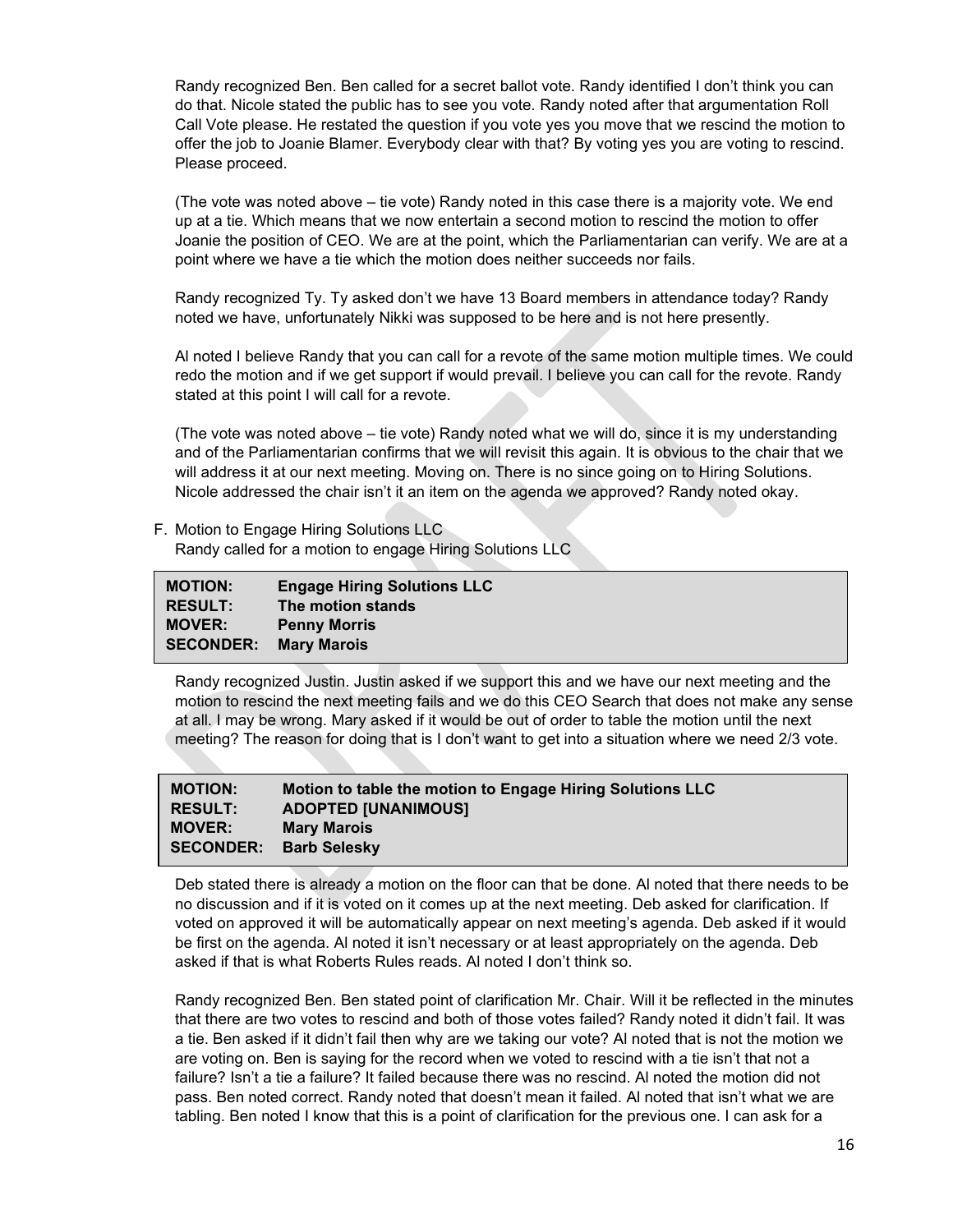point of clarification at any time. I just want to make sure that is going in the minutes and how it was going to be noted in the minutes the vote to tie caused of failure of that or. He noted the second vote was a new vote. Like the second one was a new vote. We only voted new because the first one failed. Randy noted the second one was a tie. Ben said so the second one failed. He just wanted to make it clear in the minutes. Randy noted the second one did not fail. He noted the first one did not pass and the second one did not pass. Al noted the chair can vote as long as they want to. Our chair chose to determine the result over and over. Ben noted right right. Al noted he decided to let stand as a tie vote in the minutes. Ben noted that is what will be in the minutes a tie vote.

### **11.** OWNERSHIP LINKAGE:

a. Citizen Comment – Randy asked for the second opportunity for citizen comment at this time. Deborah Bumbalough noted the only comment that everyone is that listening as staff to understand the letter that you said you did not receive with the 50 signatures in support of Joanie Blamer on it was turned in. Deb Lavender received and I got confirmation from her and she put in a large Board packet and everyone received it. That is my understanding and I just wanted staff to understand it that it was turned in. Randy noted thank you. He asked for other public comment.

Tracy Andrews, Director of Integrated and Managed Care. I have a question and I don't know if you have gotten to it. With public comment as it has been standing for the past nine years that I have been here is one thing that has been consistent with this Board with public comment the practice is not to respond. You give direction to the CEO to respond. What I have noticed the past couple of months and it is great with we have public comment to email to the Board included in the Board packet. The distinction I have seen is that your not responding to public comment when it is provided orally in person. But your responding to public comment that is written. So, I am wondering the distinction is between the two that you have decided to respond to written. I don't know whether you are confused by responding that today. Point of clarification to me because it may incentivize people to come and make a comment in person if they know there won't be a response but having a response in writing. Randy asked for anyone else. Al noted Randy the only thing I can say that we are responding to communications to the Board. I don't know if that doesn't necessarily make it public comment. We as a Board have decided to discuss those as a Board because we want a Board response. We have decided to discuss those in our public meeting because of the Open Meetings Act. It is really, they are asking us something about our Board it was decided to discuss it openly. We are not discussing community mental health issues internally which is what most of the Open Meetings Act. That is the only distinction I can think of. Randy noted that the reason I did not respond right at this moment is I personally have never been good at instant response. I think it's, maybe I am from the past on the public comment related to an issue that either a citizen or someone else mentions some of our operational issues. What I don't do is to offer to any of you the opportunity to send me your thoughts on this and I certainly don't prepare the rational that I utilize to put it there and bring it back to the next meeting because it is an off point and years of replication. I like this to be able to read things a couple of times before I respond to become to understand what the true issue are, the true issue is. That is the reason why. Randy responded yes.

Justin noted that may I suggest that this opinion does not represent the Board. I have been to almost every city and county commission meeting and I would say this every single issue has been referred to the chair so that chair can do the research so that can be on the next agenda on that agenda to respond to the rest of the community or the city in question. That is what I have known. Like I said, as a citizen going to those meetings that is what has to happen and that is pretty much how any Board operates. That is what I have to say about that. Randy noted very good. Thank you. Randy recognized Al. Al noted I again, I think the clarification even if we got an email we have something that it has happened in CMH our position would be not to respond to that and refer it to our chair. If it is a question about a Board action then it is our responsibility to respond. Randy noted that we will clarify it and needs to be clarified. I am glad the question was asked because we need to continue to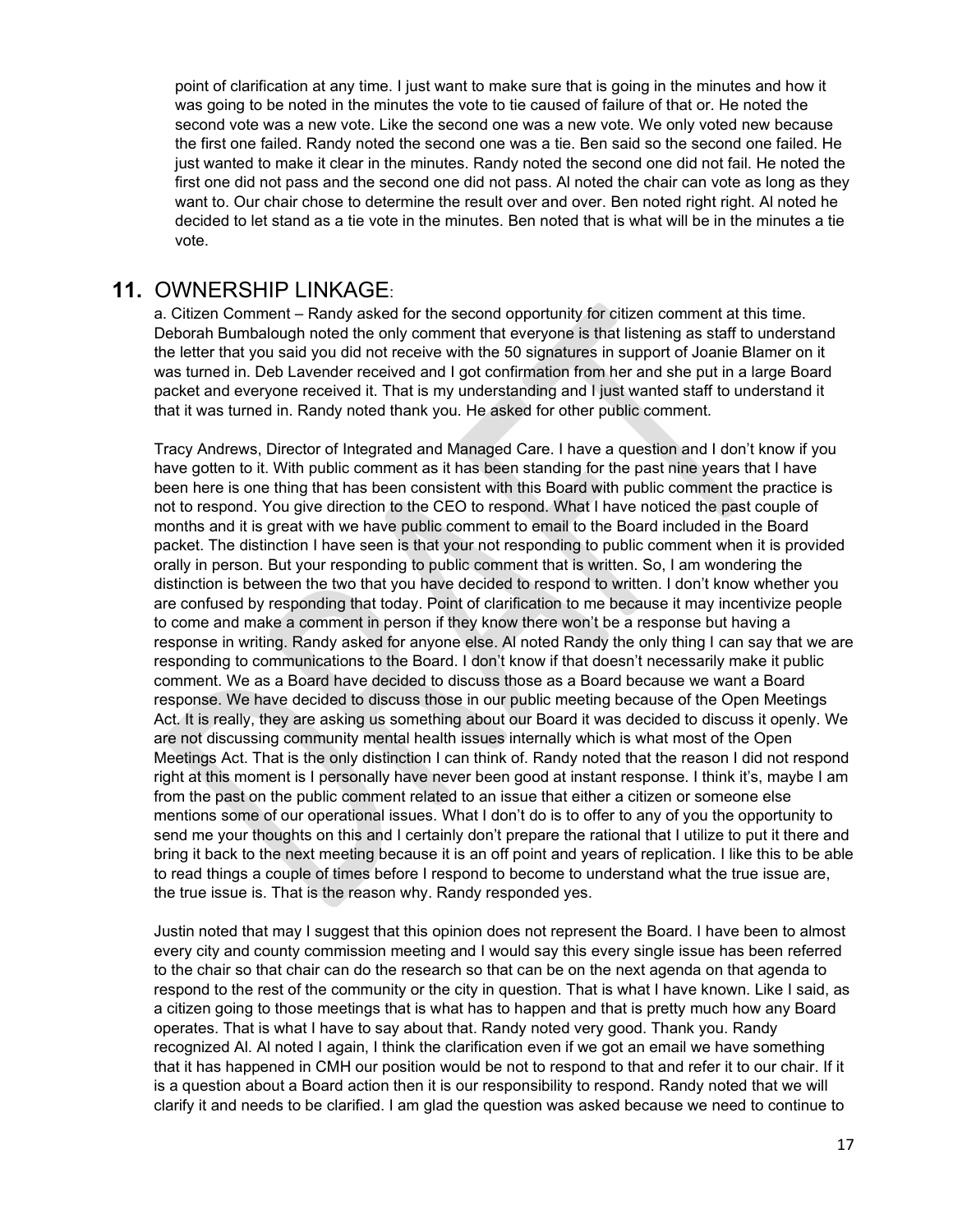clarify procedures and policies so that we can continue to operate and give trust within the community for what we do to reduce the chirping. All right. He asked for any other public comment.

Lauri noted that Northern Lakes has a policy where if there was any expenditure greater than \$600 need a bid. I was just wondering if you all have a policy that would not preclude you to have an RFP on something such as Hiring Solutions to have additional bids. She noted that she has not experienced that in the past. Randy reported he would make the distinction between Board policy and company policy. He noted that we would process that bridge when we get there if we get there. He asked for any other public comment?

### **12.** ANNOUNCEMENTS/BOARD MEMBER REPORTS:

Mary asked Deb when is the date of your retirement? I missed the date. Deb identified December 29 or possibly before. Mary said I just want to say something nice. Randy said your welcome to say anything nice. Mary said I tell you it will be awful tough replacing Deb Lavender. She has been very very supportive of this Board. She has not always agreed with what this Board has done but she is a professional. She is good at what she does, tenacious, she has been here when she has not been in her best health. It doesn't seem to matter. She has stood by us thick and thin and it will be hard pressed to find someone else like her.

Randy recognized Justin. Justin noted that this is just a little reminder due to the fact that the Cherry Festival is right around the corner. The Traverse House Clubhouse is starting their parking lot fund raiser. The Traverse City Clubhouse sell lots. We sell parking spots in the CMH parking lot for the Cherry Festival. He wanted to inform us of that. Thank you.

Randy said getting to the bottom of my packet. I want to remind the Board that the CEO Evaluations forms are due. I have received some but not many. I want to remind you that we have that on the agenda. I would also we will be referring only to the \$1,100 per month, I believe it is or whatever it is. The \$1100 we approved as extra compensation above and beyond the Chief Population Officer in that review.

Randy gave a heads up, there was a question about our minutes and availability and we will be looking to have an item on our agenda next month regarding a change on our current procedure. I read the letter like everyone else that Haider said we are in compliance with the Open Meetings Act. The term, however, was made and I think we owe it to everybody to clarify so be looking for something in that regard in the next month agenda.

Randy noted finally, I read in the paper about an upcoming wage study by Networks Northwest. I know that I cannot push Lauri to direct the CEO but I would encourage us, me, to ask the CEO to see that our personnel staff and Northern Lakes that we survey because we will not only receive the results of the survey I mean it will be very valuable information and probably there won't be anything specific and would be a good thing for us to participate in. He can suggest or direct. He doesn't believe that they will be starting the study any time soon. I bring that to your attention.

Randy recognized Joanie. Joanie asked if you can hear me. Also I have been asking as an Interim for a Job Description. She asked what the measures are? Randy responded the measures would be, you are in the shoes of the CEO. But your current compensation is based on an amount that we approved for the Interim CEO and my understanding to this point is what we are going to utilize to determine a wage. The Chief Population Officer's wage is determined in the budget, etc. That is the way I approached it. Joanie noted she has another question. When we look at the CEO Job Description we really did not go over that. That is what I want to know what you will be looking at. Randy responded the measures are what we asked the Board to approve. Al asked Joanie if she has seen the form that the Board completes for the CEO? Joanie responded in the Board Packet. Joanie said she wanted to be more clear when you said you were referring to the \$1100 it gave me the impression that you were only a portion that you were only going to look at because I was doing two jobs so that is my question what portion not about the measures of the whole survey. Randy noted we are looking at your performance in the position of CEO, Interim CEO